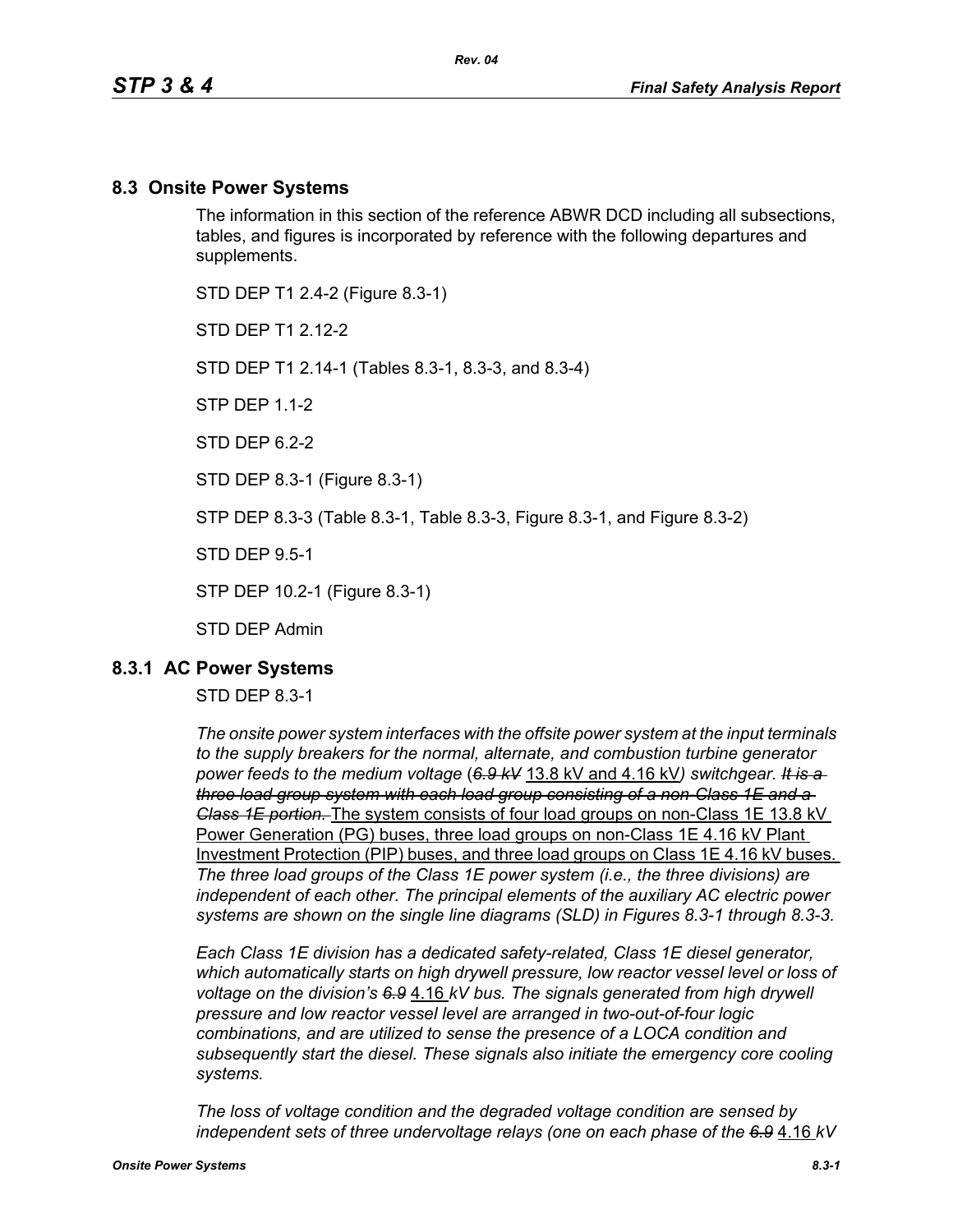*bus) which are configured such that two-out-of-three trip states will initiate circuitry for transferring power from offsite power to the onsite diesel generator (after a time delay*  for the degraded voltage condition). The primary side of each of the instrument *potential transformers (PTs) is connected phase-to-phase (i.e., a "delta" configuration) such that a loss of a single phase will cause two of the three undervoltage relays to trip, thus satisfying the two-out-of-three logic. (For more information on the degraded voltage condition and associated time delays, etc., see Subsection (8) of 8.3.1.1.7.)*

*Each 6.9* 4.16 *kV Class 1E bus feeds its associated 480V unit substation* power center *through a 6.9* 4.16 *kV/ 480/277V power center transformer.*

STP DEP 1.1-2

STD DEP 8.3-1

*Standby power is provided to plant investment protection non-Class 1E loads in all three load groups by a combustion turbine generator located in the turbine building.* CTG Bus 1 can be tied to CTG Bus 2 by the manual closing of the CTG bus tie breaker. When the plant conditions are beyond the design basis, the plant operators have the capability to cross-connect an alternate power source from the other unit. The crosstie breakers can only be closed after complying with the shedding requirements and loads limitations in accordance with off-normal/emergency procedures.

STD DEP 8.3-1

*AC power is supplied at 6.9* 13.8 kV or 4.16 *kV for motor loads larger than 300 kW and transformed to 480V for smaller loads. The 480V system is further transformed into lower voltages as required for instruments, lighting, and controls. In general, motors larger than 300 kW are supplied from the 6.9* 13.8 kV or 4.16 *kV buses. Motors 300 kW or smaller but larger than 100 kW are supplied power from 480V switchgear. Motors 100 kW or smaller are supplied power from 480V motor control centers.*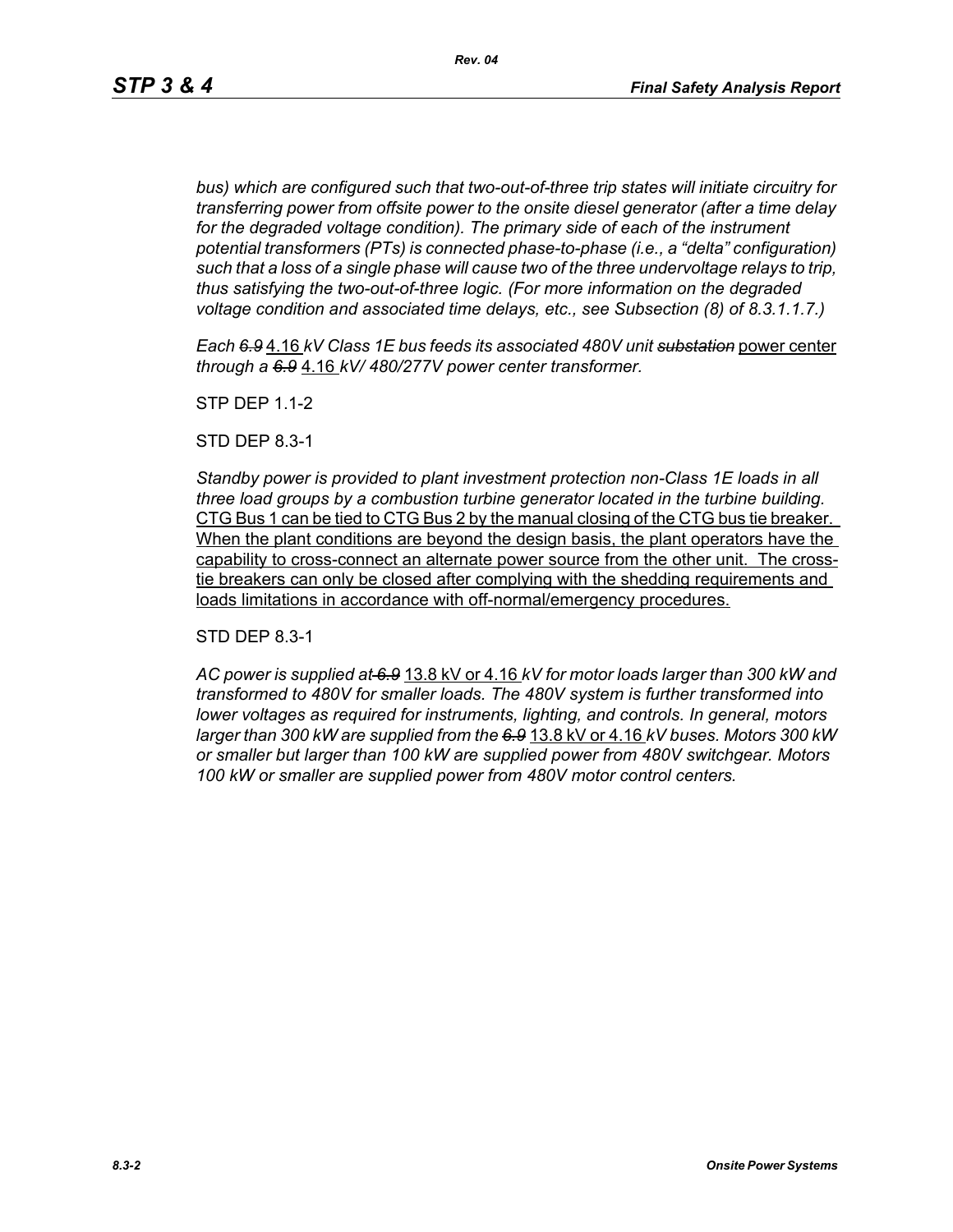# **8.3.1.0.1 Non-Class 1E Medium Voltage Power Distribution System**

STD DEP 8.3-1

*The non-Class 1E medium voltage power distribution system consists of nine 6.9 kV buses divided into three load groups* four 13.8 kV PG buses and three 4.16 kV PIP buses. *The three load* four bus *group configuration was chosen to* meet the requirement that the ten Reactor Internal Pumps (RIPs) be powered by four independent buses. This will minimize large core flow reduction events and *match the mechanical* power generation *systems which are mostly three* four *trains (e.g. three* four *feedwater pumps*, four condensate pumps, four condensate booster pumps, four heater drain pumps, and *three* four *circulating water pumps, three turbine building supply and exhaust fans)*. The three bus configuration was chosen to match the supported mechanical systems, which typically consist of two or three trains.

*Within each load group there is one* The four *power generation bus which supplies*  buses supply *power production loads which do not provide water to the pressure vessel. Each one of these buses has access to power from one winding of its assigned unit auxiliary transformer. It* Each PG bus *also has access to the* a *reserve auxiliary transformer* or CTG *as an alternate source, if its unit auxiliary transformer fails or during maintenance outages for the normal feed. Bus transfer between preferred power sources is manual dead bus transfer and not automatic.*

*Another power generation bus within each load group supplies power to pumps which are capable of supplying water to the pressure vessel during normal power operation (i.e., the condensate and feedwater pumps). These buses normally receive power from the unit auxiliary transformer and supply power to the third bus [plant investment protection (PIP)] in the load group through a cross-tie. The cross-tie automatically opens on loss of power but may be manually re-closed if it is desired to operate a condensate and feedwater pump or a condensate pump from the reserve auxiliary transformer which is connectable to the PIP buses. In addition, the combustion turbine generator is capable of supplying power to any of the condensate pumps through the bus ties from the PIP buses. This provides three load groups of non-safety grade equipment, in addition to the divisional Class 1E load groups, which may be used to supply water to the reactor vessel in emergencies.*

*A third Plant Investment Protection (PIP) bus*es *suppl*y*ies power to non-safety loads (e.g. the turbine building HVAC, the turbine building service water and the turbine building closed cooling water systems)* in three load groups. *On loss of normal* or alternate *preferred power the cross-tie to the power generation bus is automatically tripped open and the non-Class 1E PIP bus is automatically transferred (two out of the three buses in the load groups transfer)*, an automatic transfer of pre-selected buses occurs *via a dead bus transfer to the combustion turbine which automatically starts on loss of power. The PIP systems for each* selected *load group automatically restart to support their load*s *groups.*

*The non-Class 1E buses are comprised of metal clad switchgear rated for 7.2 kV 500 MV.A with a bus full load rating of 2000A. Maximum calculated full load short time current is 1700A. Bus ratings of 3000A are available for the switchgear as insurance*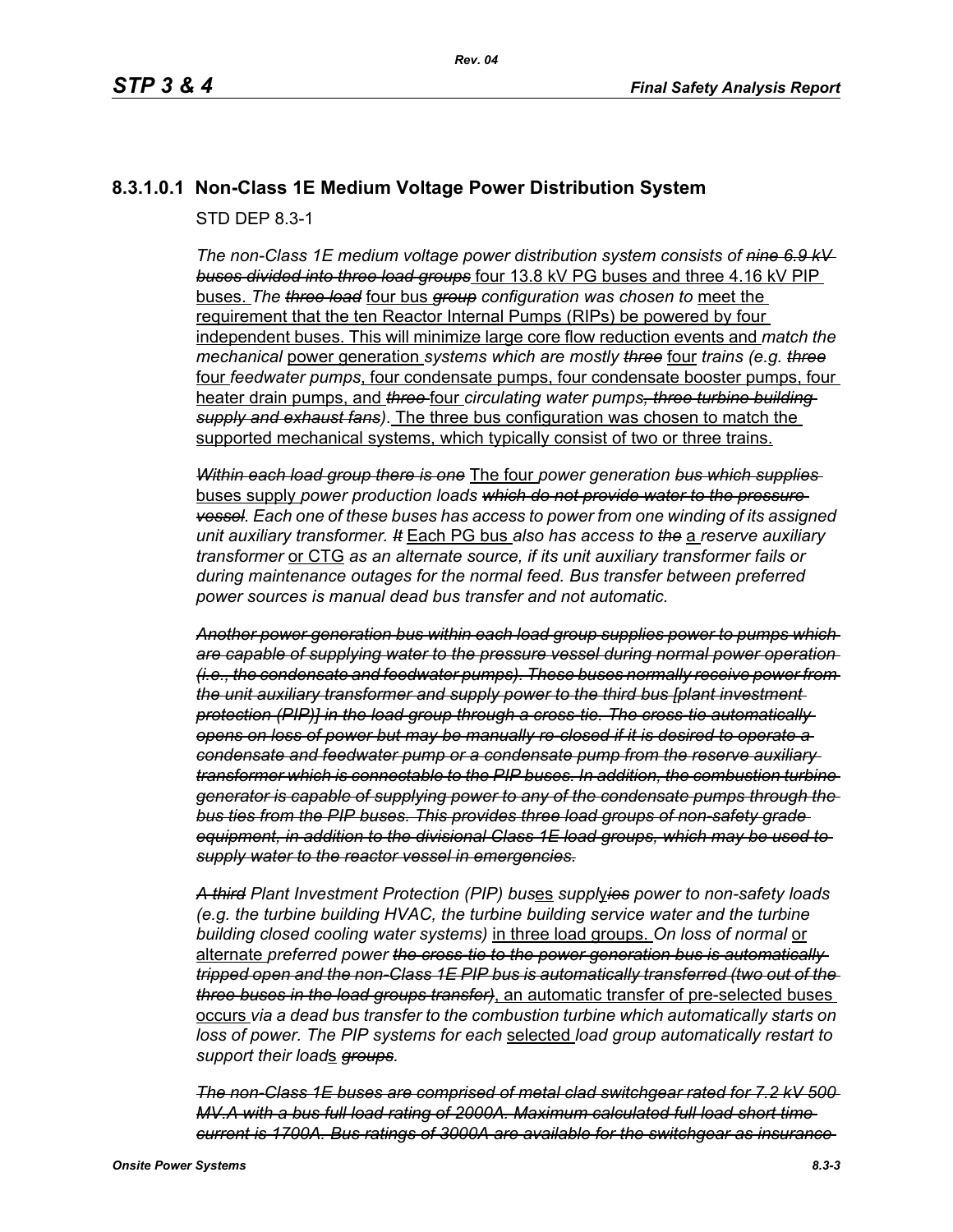*against future load growth, if necessary. The circuit breaker interrupting capacity is 41,000 amperes* The non-Class 1E switchgear interruption ratings are chosen to be capable of clearing the maximum expected fault current. The continuous ratings are chosen to carry the maximum expected normal currents. The 13.8 kV/4.16 kV switchgear is rated at 15 kV/4.76 kV, respectively. *Instrument and control power is from the non-Class 1E, 125VDC power system.*

*The 6.9* 13.8 *kV buses supply power to adjustable speed drives for the feedwater and reactor internal pumps. These adjustable speed drives are designed to the requirements of IEEE-519. Voltage distortion limits are as stated in Table 4 of the IEEE Std.*

*Each 6.9 kV bus has a safety grounding circuit breaker designed to protect personnel during maintenance operations (see Figure 8.3-1). During periods when the buses are energized, these breakers are racked out (i.e., in the disconnect position). A control room annunciator sounds whenever any of these breakers are racked for service. The interlocks for the bus grounding devices are as follows:*

- *(1) Under-voltage relays must be actuated.*
- *(2) Bus Feeder breakers must be in the disconnect position.*
- *(3) Voltage for bus instrumentation must be available.*

*Conversely, the bus feeder breakers are interlocked such that they cannot close unless their associated grounding breakers are in their disconnect positions* Each medium voltage 13.8 kV and 4.16 kV bus has a spare space which can be used to insert a manual grounding circuit device for use during maintenance activities.

### **8.3.1.0.2.1 Power Centers**

STD DEP 8.3-1

*Power for the non-Class 1E 480V auxiliaries is supplied from power centers consisting of 6.9 kV/* 13.8 kV/480V or 4.16 kV/*480V transformers and associated metal-clad switchgear (see Figure 8.3-1). There are six non-Class 1E, (two per load group), power centers. One power center per load group is supplied power from the non-Class 1E PIP bus in the load group* There is at least one power center on each of the medium voltage PG and PIP buses.

# **8.3.1.0.6.2 Grounding Methods**

STD DEP 8.3-1

*Station grounding and surge protection is discussed in Section 8A.1. The medium voltage (6.9kV) system is low resistance grounded except that the combustion turbine generator is high resistance grounded to maximize availability.*

*See Subsection 8.3.4.14 for COL license information pertaining to administrative control for bus grounding circuit breakers* devices.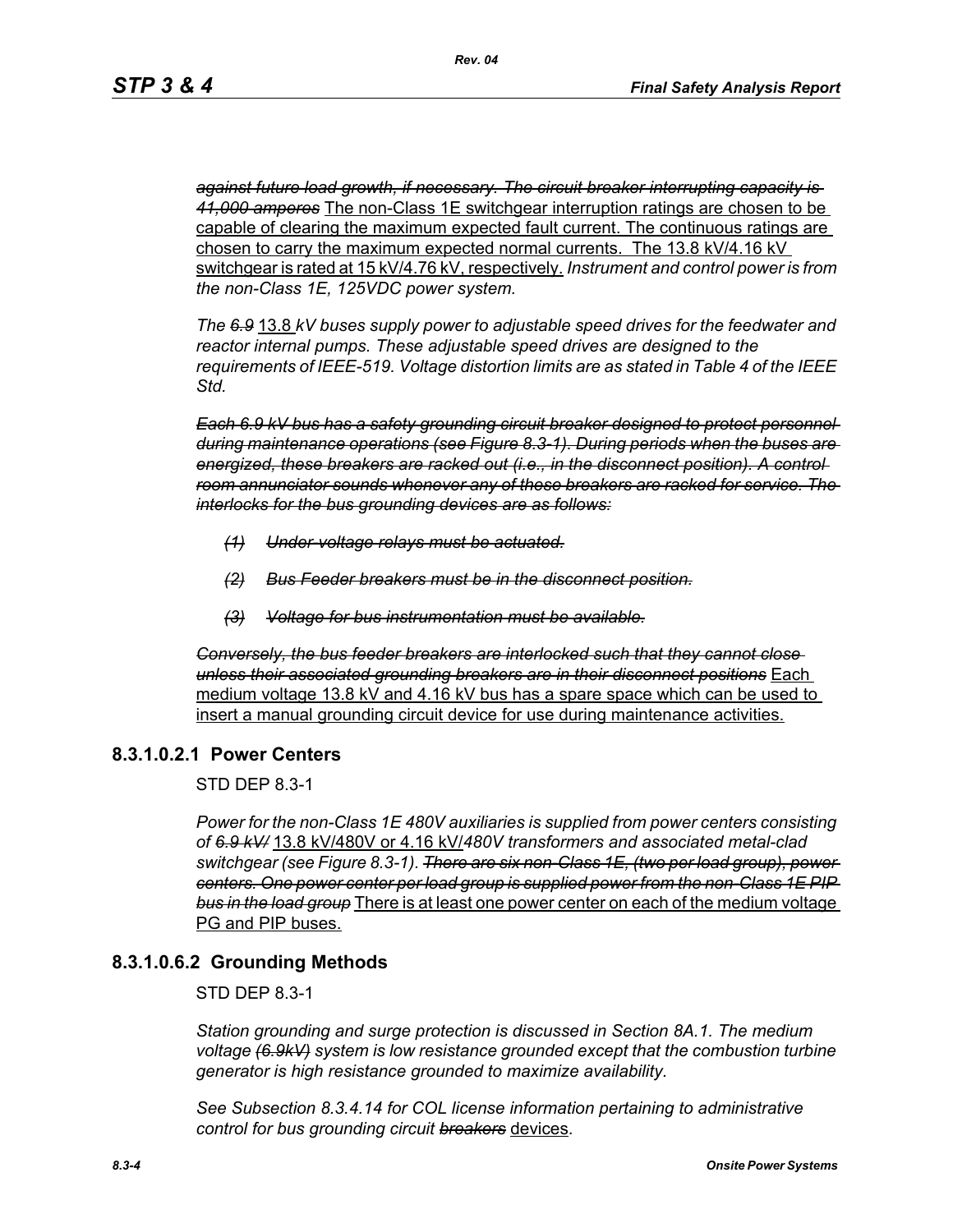# **8.3.1.0.6.3 Bus Protection**

STD DEP 8.3-1

*Bus protection is as follows:*

- *(1) 6.9kV* Medium voltage *bus incoming circuits have inverse time over-current, ground fault, bus differential and under-voltage protection.*
- *(2) 6.9kV* Medium voltage *feeders for power centers have instantaneous, inverse time over-current and ground fault protection.*
- *(3) 6.9kV feeders for heat exchanger building substations have inverse time overcurrent and ground fault protection* Not Used.
- *(4) 6.9kV* Medium voltage *feeders used for motor starters have instantaneous, inverse time over-current, ground fault protection.*

### **8.3.1.1.1 Medium Voltage Class 1E Power Distribution System**

STD DEP 8.3-1

*Class 1E AC power loads are divided into three divisions (Divisions I, II, and III), each fed from an independent 6.9* 4.16 *kV Class 1E bus. During normal operation (which includes all modes of plant operation; i.e., shutdown, refueling, startup, and run), two of the three divisions are* normally *fed from an offsite normal preferred power supply. The remaining division is* normally *fed from the alternate preferred power source (Subsection 8.3.4.9).*

*The Class 1E buses are comprised of metal clad switchgear rated for 7.2kV 500MV-A with a bus full load rating of 2,000 amperes. Maximum calculated full load short time current is 1,700 amperes. Bus ratings of 3,000 amperes are available for the switchgear as insurance against further load growth, if necessary. The circuit breaker interrupting capacity is 41,000 amperes* with normal and interrupting ratings that are sized to carry normal loads and to clear expected faults. *Instrument and control power is from the Class 1E 125VDC power system in the same Class 1E division.* Control and instrument power for each Class 1E division are supplied by its associated Class 1E 125 VDC power system.

*Each 6.9 kV bus has a safety grounding circuit breaker designed to protect personnel during maintenance operations (see Figure 8.3-1). During periods when the buses are energized, these breakers are racked out (i.e., in the disconnect position). A control room annunciator sounds whenever any of these breakers are racked in for service.*

*The interlocks for the bus grounding devices are as follows:*

- *(1) Under-voltage relays must be actuated.*
- *(2) Bus Feeder breakers must be in the disconnect position.*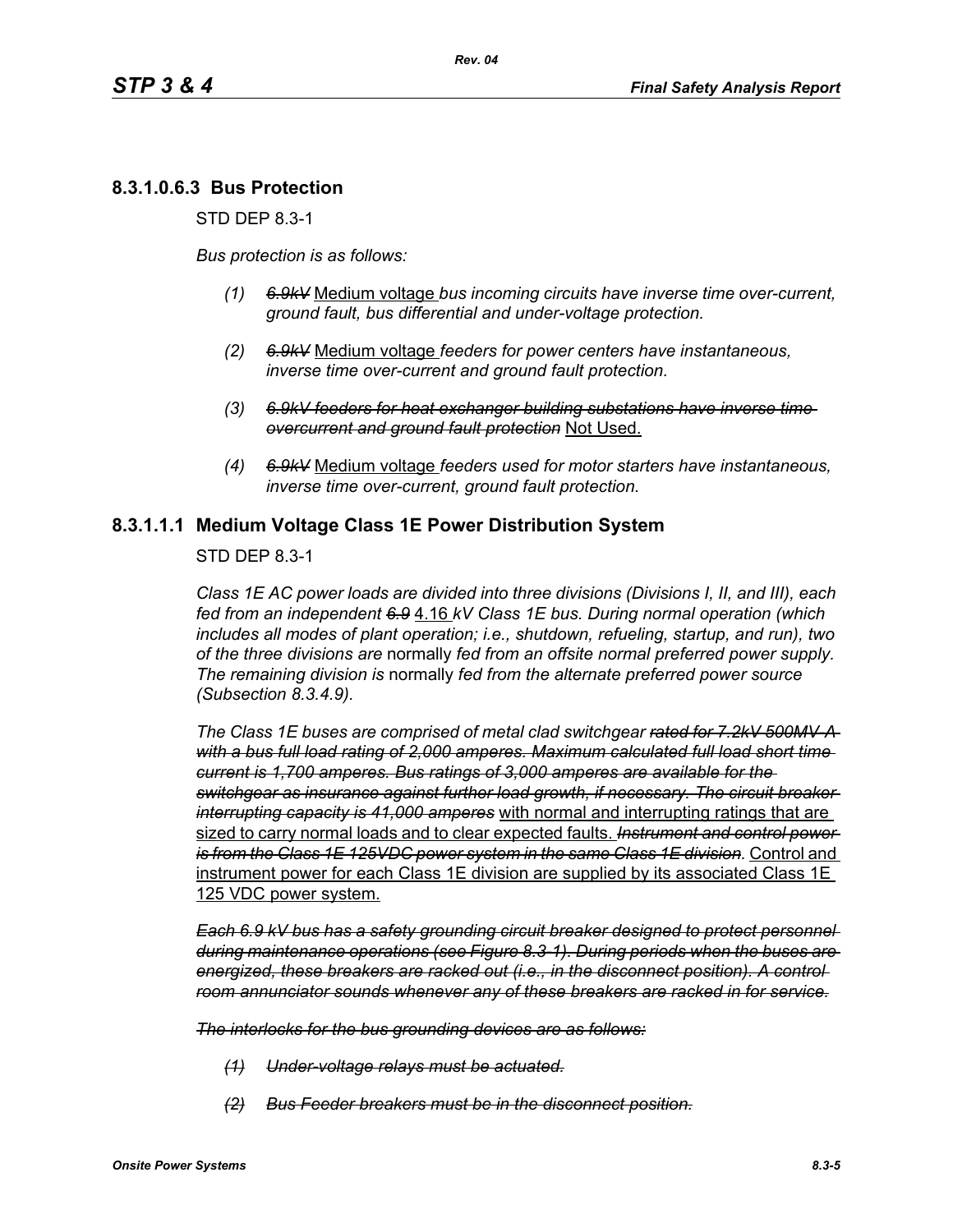#### *(3) Voltage for bus instrumentation must be available.*

*Conversely, the bus feeder breakers are interlocked such that they cannot close unless their associated grounding breakers are in their disconnect positions.* Each medium voltage 4.16 kV bus has a spare space which can be used to insert a manual grounding circuit device for use during maintenance activities. A main control room indication is provided when the bus grounding circuit device is installed.

*Standby AC power for Class 1E buses is supplied by diesel generators at 6.9* 4.16 *kV and distributed by the Class 1E power distribution system. Division I, II and III buses are automatically transferred to the diesel generators when the preferred power supply to these buses is ≤70% bus voltage.*

#### STP DEP 8.3-3

*The Division I Class 1E bus supplies power to three separate groups of non-Class 1E fine motion control rod drive (FMCRD) motors (see Figure 8.3-1, sheet 3* sheet 4*). Although these motors are not Class 1E, the drives may be inserted as a backup to scram and are of special importance because of this. It is important that the first available standby power be available for the motors, therefore, a diesel supplied bus was chosen as the first source of standby AC power and a combustion turbine supplied PIP bus as the second backup source. Division I was chosen because it was the most lightly loaded diesel generator.*

STD DEP 8.3-1

*The load breakers in the Division I switchgear are part of the isolation scheme between the Class 1E power and the non-Class 1E load. In addition to the normal over-current tripping of these load breakers, Class 1E zone selective interlocking is provided between them and the upstream Class 1E bus feed breakers.*

*The fault interrupt capability of all Class 1E breakers, fault interrupt coordination between the supply and load breakers for each Class 1E load and the Division I non-Class 1E load, and the zone selective interlock feature of the breaker for the non-Class 1E load all have the capability of being tested (Subsection 8.3.4.29). The zone selective interlock is a feature of the trip unit for the breaker and is tested when the other features such as current setting and long-time delay are tested.*

*If fault current flows in the non-Class 1E load, it is sensed by the Class 1E current device for the load breaker and a trip blocking signal is sent to the upstream Class 1E feed breakers. This blocking lasts for about 75 milliseconds. This allows the load breaker to trip in its normal instantaneous tripping time of 35 to 50 milliseconds, if the magnitude of the fault current is high enough. This assures that the fault current has been terminated before the Class 1E upstream breakers are free to trip. For fault currents of lesser magnitude, the blocking delay will time out without either bus feeder or load breakers tripping, but the load breaker will eventually trip and always before the upstream feeder breaker. This order of tripping is assured by the coordination between the breakers provided by long-time pickup, long-time delay and instantaneous pickup trip device characteristics.* Class 1E microprocessor controlled protective relaying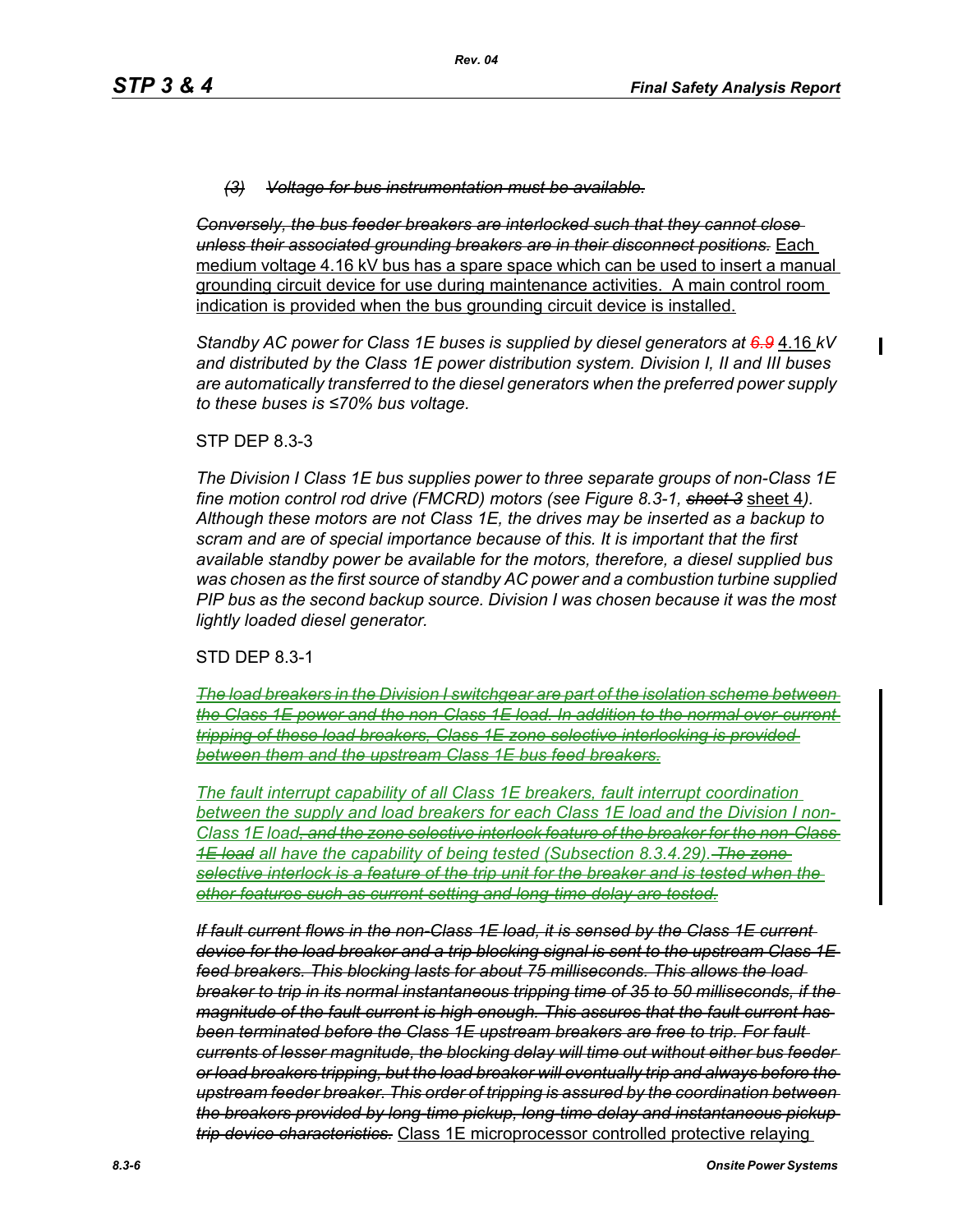equipment senses fault current flowing in the non-Class 1E load. This equipment utilizes digital timers that can reproduce the timing requirements by sensing the number of cycles of the electrical waveform itself. Coordination of the definite time delay and the upstream bus feeder breakers allows termination of the fault current before the feeder breakers are free to trip. *Tripping of the Class 1E feed breaker is normal for faults which occur on the Class 1E bus it feeds. Coordination is provided between the bus main feed breakers and the load breakers.*

*Power is supplied to each FMCRD load group from either the Division I Class 1E bus. or the* a *non-Class 1E PIP bus through* a non-Class 1E automatic transfer switch located between the power sources and the 480V FMCRD power distribution panels. Switchover to the non-Class 1E PIP bus source is automatic on loss of power from the Class 1E diesel bus source.*a pair of interlocked transfer switches located between the power sources and the 6.9 kV/480V transformer feeding the FMCRD MCC. These transfer switches are classified as associated, and are treated as Class 1E. Switchover to the non-Class 1E PIP bus source is automatic on loss of power from the Class 1E diesel bus source. Switching back to the Class 1E diesel bus power is by manual action only.* The Division I Class 1E bus can be manually connected to a non-safety bus as an alternate collective source of power for the Fine Motion Control Rod Drive (FMCRD) load groups. Per IEEE-384 and Regulatory Guide 1.75, isolation between the Class 1E bus and non-1E load is maintained.

STD DEP 8.3-1

STP DEP 8.3-3

*The design minimizes the probability of a single failure affecting more than one FMCRD group by providing three* six *independent Class 1E feeds (one* two *for each group) directly from the Division I Class 1E 6.9* 4.16 *k* and PIP 480*V bus*es *(see sheet 3* sheetand 4 *of Figure 8.3-1).* The two Class 1E protective devices connected in series provide isolation between the Class 1E bus and non-Class 1E load. The transfer switches are non-Class 1E. The feeder circuits from the non-Class 1E PIP bus to the transfer switch, and circuits downstream of the transfer switch, are non-Class 1E. *The Class 1E load breakers in conjunction with the zone selective interlocking feature (which is also Class 1E), provide the needed isolation between the Class 1E bus and the non-Class 1E loads. The feeder circuits on the upstream side of the Class 1E load breakers are Class 1E. The FMCRD circuits on the load side of the Class 1E load breakers down to and including the transfer switches are associated. Control power for the transfer switches is provided from Division I. The feeder circuits from the non-Class 1E PIP bus to the transfer switch, and circuits downstream of the transfer switch, are non-Class 1E.*

#### STD DEP 8.3-1

*The Class 1E load breakers in conjunction with the zone selective interlocking feature (which is also Class 1E), provide the needed isolation between the Class 1E bus and the non-Class 1E loads. The feeder circuits on the upstream side of the Class 1E load breakers are Class 1E. The FMCRD circuits on the load side of the Class 1E load*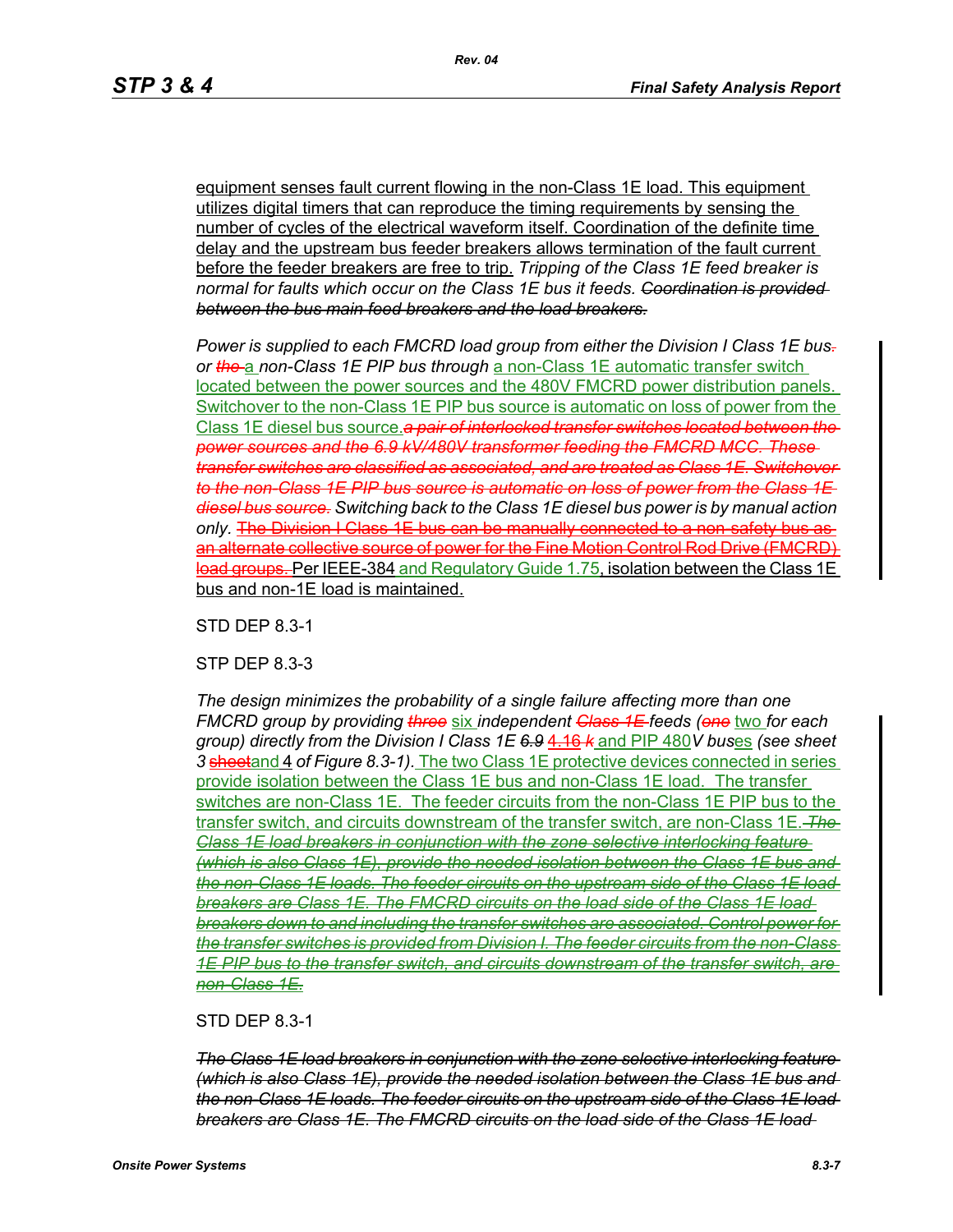*breakers down to and including the transfer switches are associated. Control power for the transfer switches is provided from Division I. The feeder circuits from the non-Class 1E PIP bus to the transfer switch, and circuits downstream of the transfer switch, are non-Class 1E.*

STD DEP T1 2.4-2

### STD DEP 6.2-2

The Safety System Logic and Control (SSLC) initiates a trip of the condensate pumps when a feedwater line break is detected in the drywell. Although not credited in the FWLB analysis in Chapter 6.2, this trip provides added assurance of conservatism in the feedwater mass flow used in the analysis. This FWLB mitigation has been added to the STP 3&4 design, which adds safety related instrumentation to sense and confirm a FWLB based on high differential pressure between feedwater lines coincident with high drywell pressure to trip the condensate. In order to trip the condensate pumps, a provision of 13.8 kV medium voltage safety-related breaker in series with the nonsafety 13.8 kV feeder breaker exists for each condensate pump. The trip circuit of each safety-related 13.8 kV breaker includes two independent trip coils. Each trip coil is powered from a separate division of Class 1E 125V DC system. Two separate divisions of safety-related control signals for feedwater line break are provided to initiate the trip of each breaker. This dual breaker in series arrangement ensures that the condensate pumps will trip on a feedwater line break.

The 13.8 kV breakers (both safety-related and nonsafety-related) are located in the Turbine Building. The procurement and design of the safety-related breakers are required to meet the criteria for performing the safety function of tripping the condensate pump breakers in case of the feedwater line break design basis event. The 125V DC control power and trip circuits of the safety-related breakers are also required to meet the independence criteria per RG 1.75. In addition, the safety-related breakers and its components are required to be seismically installed and missile protected at their location in the Turbine Building. Although the breaker control power and trip circuits will not fully meet the seismic Category I installation and RG 1.75 separation requirements, the following considerations provide reasonable assurance for tripping of condensate pumps during a feedwater line break in the drywell:

- The control power and SSLC circuits are provided with isolation devices.
- **The control power cables are installed in dedicated raceways. Adequate** separation exists between control circuit raceways and other non-safety raceways.
- The design of the raceway supports is performed considering seismic loads throughout their routing.
- The safety-related breakers are located in a separate electrical room.
- **The design of the safety-related breaker supports is performed considering seismic** loads.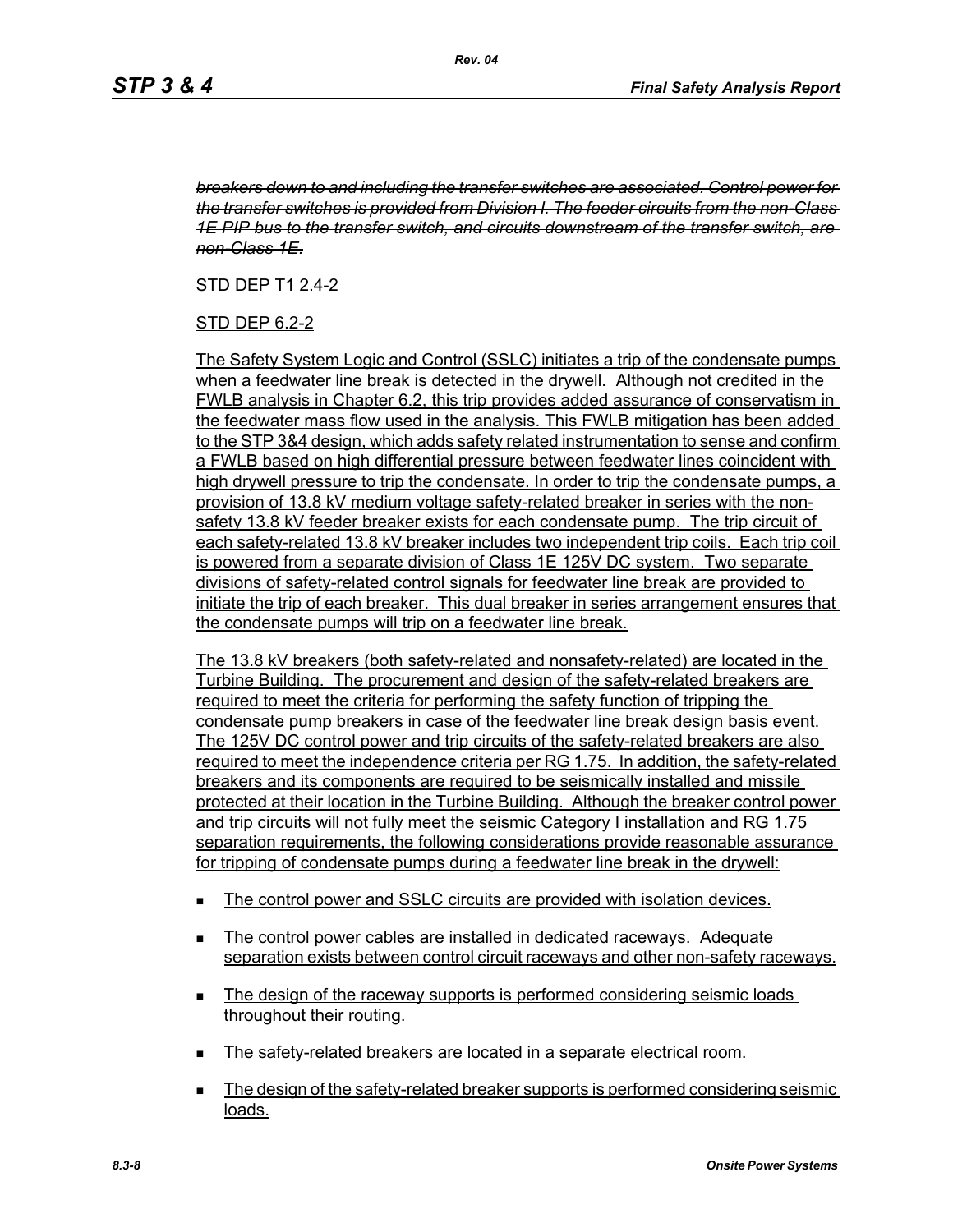- **The probability of trip and control power circuit failure is very low. Even in case of** failure of non-safety power cable, the breaker trip circuit is expected to perform the safety function of tripping the condensate pump feeder breakers due to redundancy of trip coils, trip signals and control power supply.
- The design does not impact or degrade any other safety-related equipment or function.
- A reliability assessment for this design has been performed.

### **8.3.1.1.2.1 Power Centers**

STD DEP 8.3-1

*Power for 480V auxiliaries is supplied from power centers consisting of 6.9* 4.16 *kV/480V transformers and associated metal clad switchgear (see Figure 8.3-1). There are* at least *two power centers in each Class 1E division.*

### **8.3.1.1.4.1 120 VAC Class 1E Instrument Power System**

STD DEP T1 2.12-2

*Individual regulating transformers supply 120 VAC* to the four divisions of *instrument power (Figure 8.3-2). Each Class 1E divisional transformer is supplied from a 480V MCC in the same division*, except for the Division IV transformer, which is supplied from the 480V MCC of Division II*. There are three divisions* (I, II, and III)*, each backed up by its* associated *divisional diesel generator as the source when offsite source is lost.* Division IV is backed up by the Division II diesel generator, when the offsite source is lost*. Power is distributed to the individual loads from distribution panels, and to logic level circuits through the control room logic panels. Transformers are sized to supply their respective distribution panel instrumentation and control loads.*

# **8.3.1.1.5 Class 1E Electric Equipment Considerations**

STD DEP Admin

*(4) Capacity of switchgear, power centers with their respective transformers, motor control centers, and distribution panels is equal to or greater than the maximum available fault current to which it is exposed under all design modes of operation until the fault is cleared.*

*Interrupting capability of the Class 1E switchgear and MCC breakers is selected to interrupt the available short-circuit current at the circuit breaker load terminals. Short circuit analysis will be performed in accordance with IEEE 141 and/or other acceptable industry standards or practices to determine fault currents. See Subsection 8.2.3(16) for interface requirement.*

# **8.3.1.1.6.2 Grounding Methods**

STD DEP 8.3-1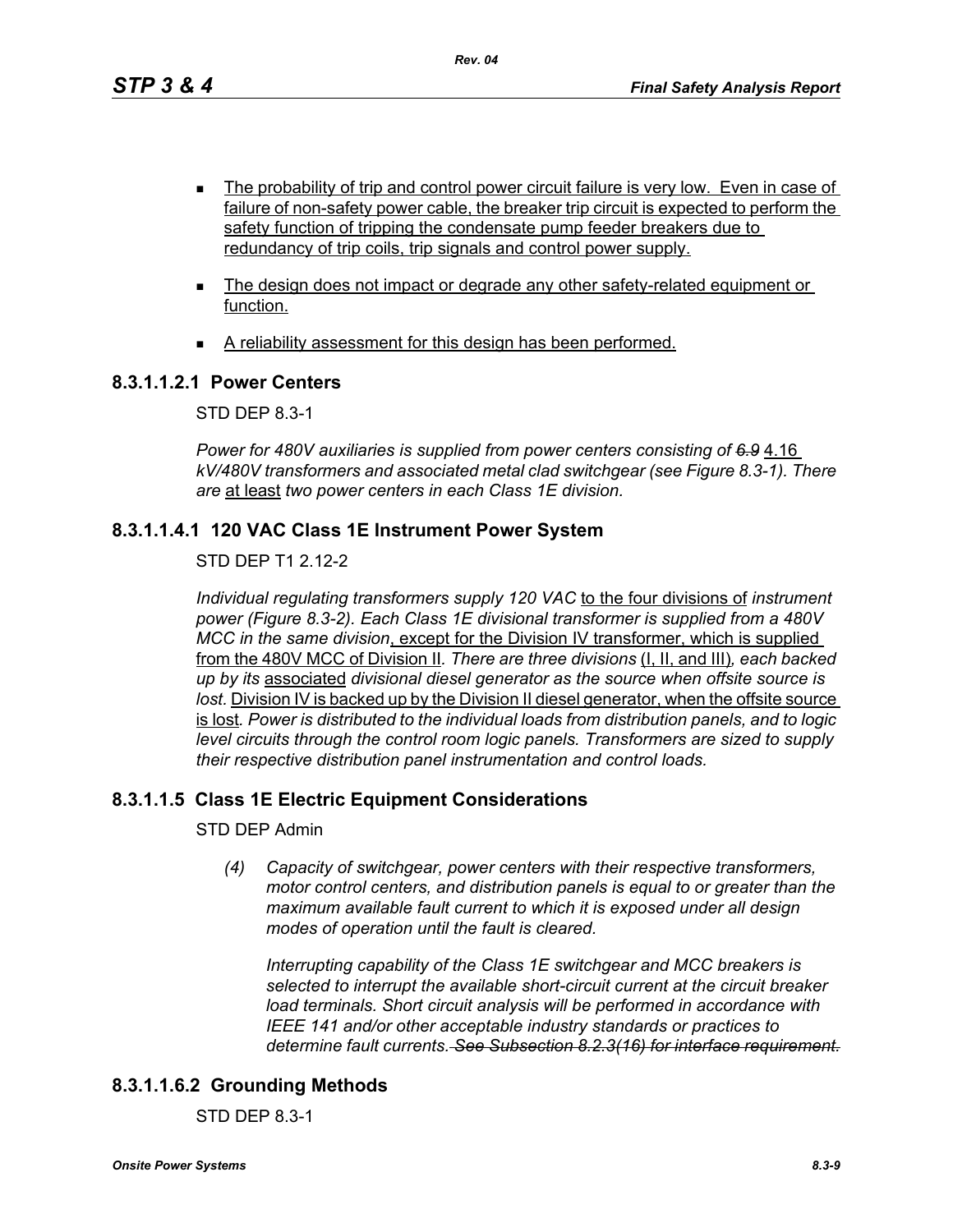*Station grounding and surge protection is discussed in Section 8A.1. The medium voltage (6.9 kV) system is low resistance grounded except that each diesel generator is high resistance grounded to maximize availability.*

*See Subsection 8.3.4.14 for COL license information pertaining to administrative control for bus grounding circuit breakers* devices.

### **8.3.1.1.6.3 Bus Protection**

STD DEP 8.3-1

*Bus protection is as follows:*

- *(1) 6.9 kV* Medium voltage *bus incoming circuits have inverse time over-current, ground fault, bus differential and under-voltage protection.*
- *(2) 6.9 kV* Medium voltage *feeders for power centers have instantaneous, inverse time over-current and ground fault protection.*
- *(3) 6.9 kV feeders for heat exchanger building substations have inverse time overcurrent and ground fault protection.* Not Used.
- *(4) 6.9 kV* Medium voltage *feeders used for motor starters have instantaneous, inverse time overcurrent, ground fault and motor protection.*

### **8.3.1.1.7 Load Shedding and Sequencing on Class 1E Buses**

STD DEP 8.3-1

*This subsection addresses Class 1E Divisions I, II, and III. Load shedding, bus transfer and sequencing on a 6.9* 4.16 *kV Class 1E bus is initiated on loss of bus voltage.*

- *(1) Loss of Preferred Power (LOPP)—The 6.9* 4.16 *kV Class 1E buses are normally energized from the normal or alternate preferred power supplies. Should the bus voltage decay to ≤ 70% of its nominal rated value, a bus transfer is initiated and the signal will trip the supply breaker, and start the diesel generator. When the bus voltage decays to 30%, large pump motor breakers (6.9* 4.16 *kV) are tripped.*
- *(2) Loss of Coolant Accident (LOCA)—When a LOCA occurs, the standby diesel generator is started and remains in the standby mode (i.e. voltage and frequency are within normal limits and no lockout exists) unless a LOPP signal is also present as discussed in (3) and (4) below. In addition, with or without a LOPP, the load sequence timers are started if the 6.9* 4.16 *kV emergency bus voltage is greater than 70%, and loads are applied to the bus at the end of preset times.*

*Each load has an individual load sequence timer which will start if a LOCA occurs and the 6.9* 4.16 *kV emergency bus voltage is greater than 70%,*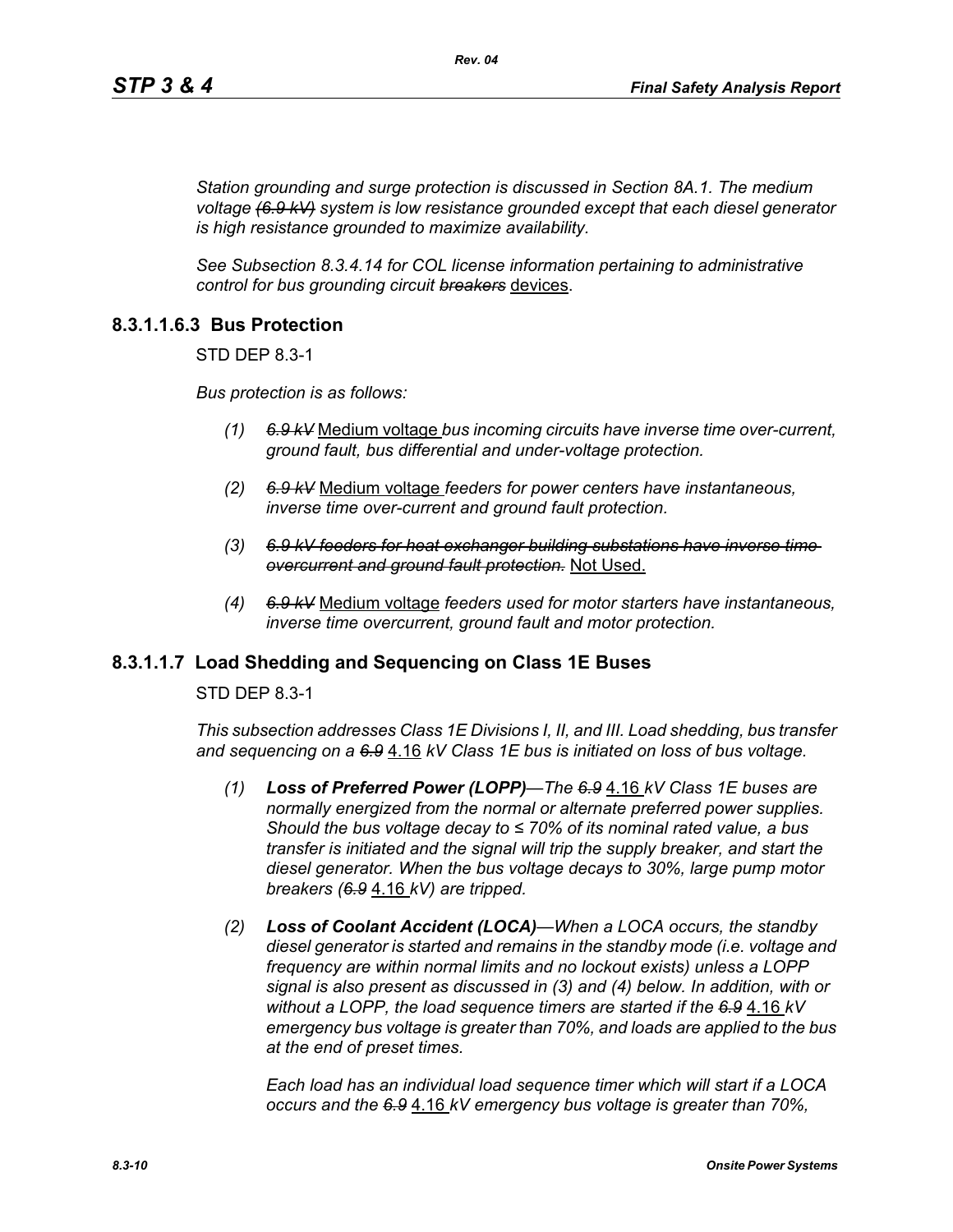*regardless of whether the bus voltage source is normal or alternate preferred power or the diesel generator.*

- *(5) LOCA when diesel generator is parallel with preferred power source during test—If a LOCA occurs when the diesel generator is paralleled with either the normal preferred power or the alternate preferred power source, the D/G will automatically be disconnected from the 6.9* 4.16 *kV emergency bus regardless of whether the test is being conducted from the local control panel or the main control room.*
- *(8) Protection against degraded voltage—For protection of the Division I, II and III electrical equipment against the effects of a sustained degraded voltage, the 6.9* 4.16 *kV divisional bus voltages are monitored.*
- *(9) Station Blackout (SBO) considerations—A station blackout event is defined as the total loss of all offsite (preferred) and onsite Class IE AC power supplies except Class IE AC power generated through inverters from the station batteries. In such an event, the combustion turbine generator (CTG) will automatically start and achieve rated speed and voltage within two* in less than ten *minutes. The CTG will then automatically assume pre-selected*  loads on the plant investment protection (PIP) buses. With the diesel *generators unavailable, the reactor operator will manually shed PIP loads and connect the non-Class 1E CTG with the required shutdown loads within ten minutes of the event initiation. Specifically, the operator will energize one of the Class 1E distribution system buses by closing each of the two circuit breakers (via controls in the main control room) between the CTG unit and the Class 1E bus. The circuit breaker closest to the CTG is non-Class 1E and the circuit breaker closest to the Class 1E bus is Class 1E*, and the other breakers are non-Class 1E*. Later, the operator will energize other safetyrelated and non-safety-related loads, as appropriate, to complete the shutdown process. See Appendix 1C and Subsection 9.5.11 for further information on Station Blackout and the CTG, respectively.*

### **8.3.1.1.8 Standby AC Power System**

#### STD DEP Admin

*See Subsection*s *9.5.13.8,* 8.1.4.1, and 8.3.4.2 *for COL license information.*

### **8.3.1.1.8.1 Redundant Standby AC Power Supplies**

#### STD DEP 8.3-1

*Each standby power system division, including the diesel generator, its auxiliary systems and the distribution of power to various Class 1E loads through the 6.9* 4.16 *kV and 480V systems, is segregated and separated from the other divisions.*

### **8.3.1.1.8.2 Ratings and Capability**

STD DEP 8.3-1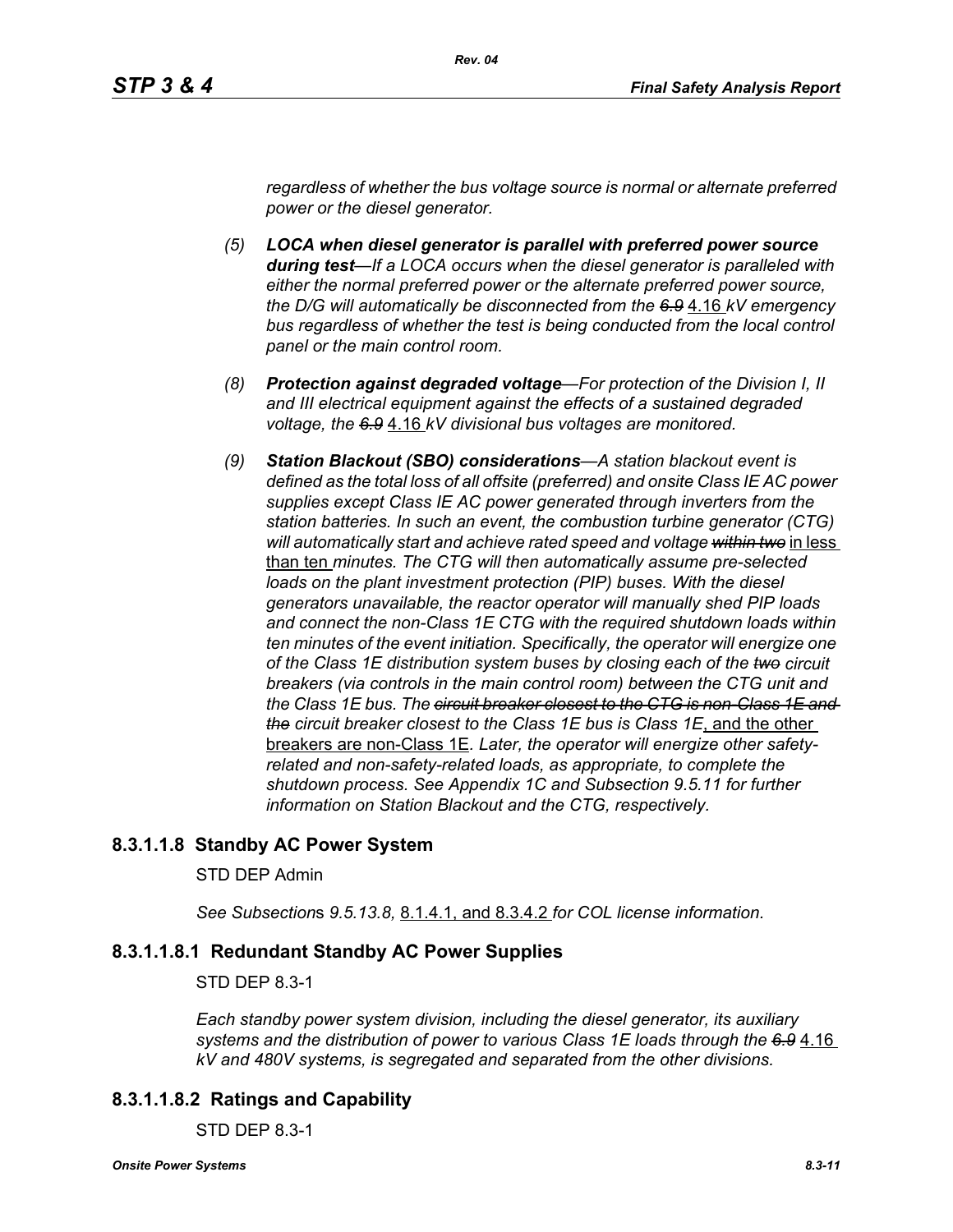*(5) Each diesel generator is sized to supply its post accident (LOCA) load requirements, and has a continuous load rating of 6.25* 9*MV*⋅*A @ 0.8 power factor (Figure 8.3-1). The overload rating is 110% of the rated output for a two-hour period out of a 24-hour period. A load profile analysis for each diesel generator will be performed in accordance with acceptable industry standards and/or practices.*

STP DEP 8.3-3

*(12) The maximum loads expected to occur for each division (according to nameplate ratings) do not exceed 90%* 95% *of the continuous power output rating of the diesel generator.* See Table 8.3-1 for diesel generator loads applicable to each division.

STD DEP 8.3-1

*(17) Bus voltage and frequency will recover to 6.9* 4.16 *kV±10% at 60±2% Hz within 10 seconds following trip and restart of the largest load.*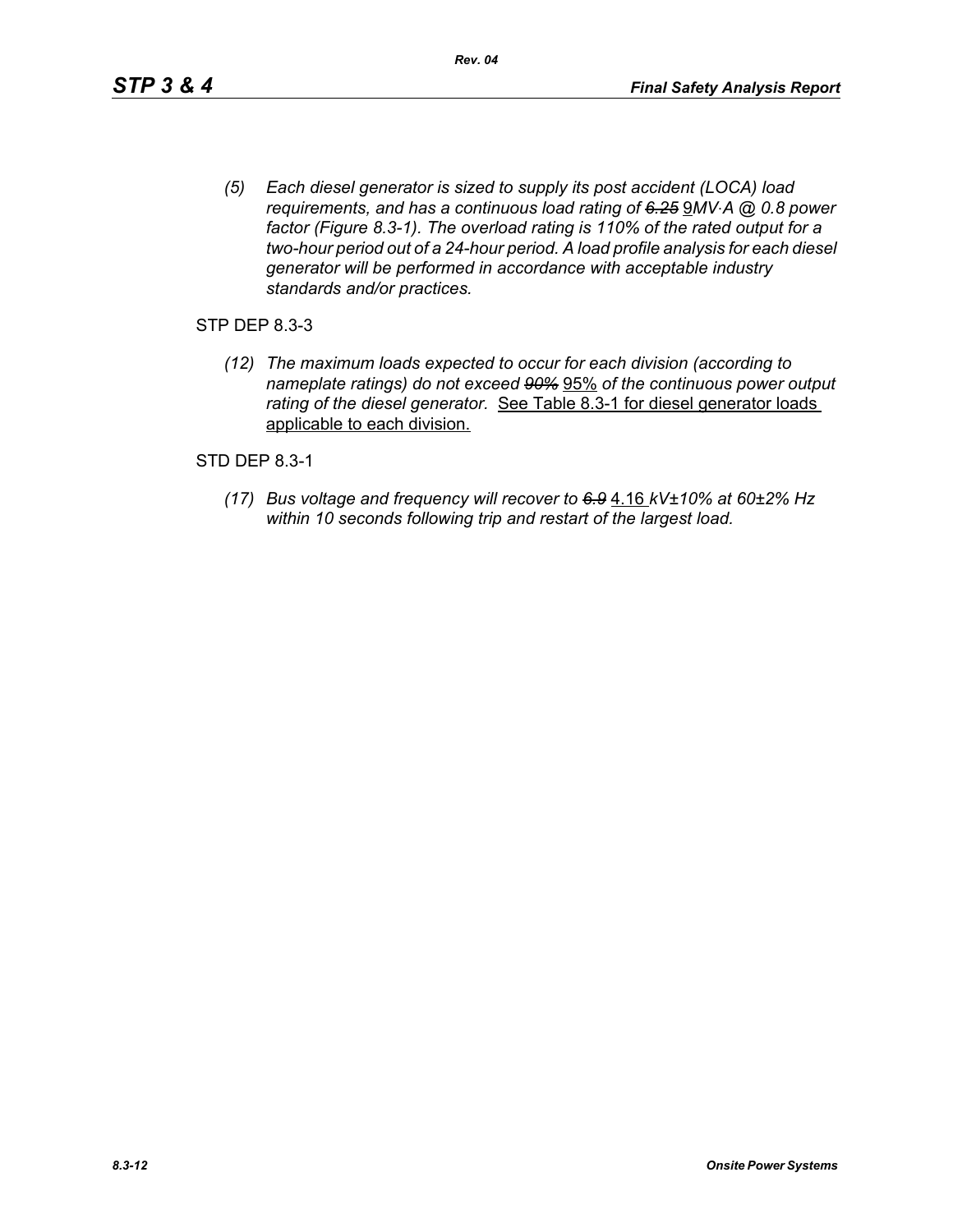# **8.3.1.2 Analysis**

STP DEP 1.1-2

STD DEP 8.3-1

STD DEP 9.5-1

- *(1) General Design Criteria (GDC):*
	- *(a) Criteria: GDCs 2, 4,* 5*, 17, 18 and 50.*
- *(2) Regulatory Guides (RGs):*
	- *(f) RG 1.75—Physical Independence of Electric Systems*

*Regarding Position C-1 of Regulatory Guide 1.75 (Subsection 8.3.1.1.1), the non-Class 1E FMCRD motors are supplied power from the Division 1 Class 1E bus through three dedicated power center transformers. The Class 1E load breakers* or protective devices connected in series *for the bus* are*is tripped by fault current for faults in the non-Class 1E load* prior to initiation of a trip of upstream breakers*.There is also a zone selective interlock provided from the load breaker to the Class 1E bus supply breaker so that the supply breaker is delayed from tripping while fault current is flowing in the non-Class 1E load feeder. This meets the intent of the Regulatory Guide position in that the main supply breaker is prevented from tripping on faults in the non-safety-related loads. The transfer switch downstream of the load feeder is associated, and meets Class 1E requirements.*

*There are three 6.9* 4.16 *kV electrical divisions which are independent load groups backed by individual diesel-generator sets. The low voltage AC systems consists of four divisions which are backed by independent DC battery, charger and inverter systems.*

- *(h) RG 1.108—Periodic Testing of Diesel Generator Units Used as Onsite Electric Power Systems at Nuclear Power Plants* Not Used
- (l) RG 1.81 Shared Emergency and Shutdown Electric Systems for Multi-Unit Nuclear Power Plants

STP 3 & 4 is a dual-unit station. Units 3 & 4 do not share AC or DC onsite emergency and shutdown electric systems. The onsite electric power systems are independent, separate, and designed with the capability of supplying minimum Engineered Safety Feature loads and loads required for attaining a safe and orderly cold shutdown of each unit, assuming a single failure and loss of offsite power.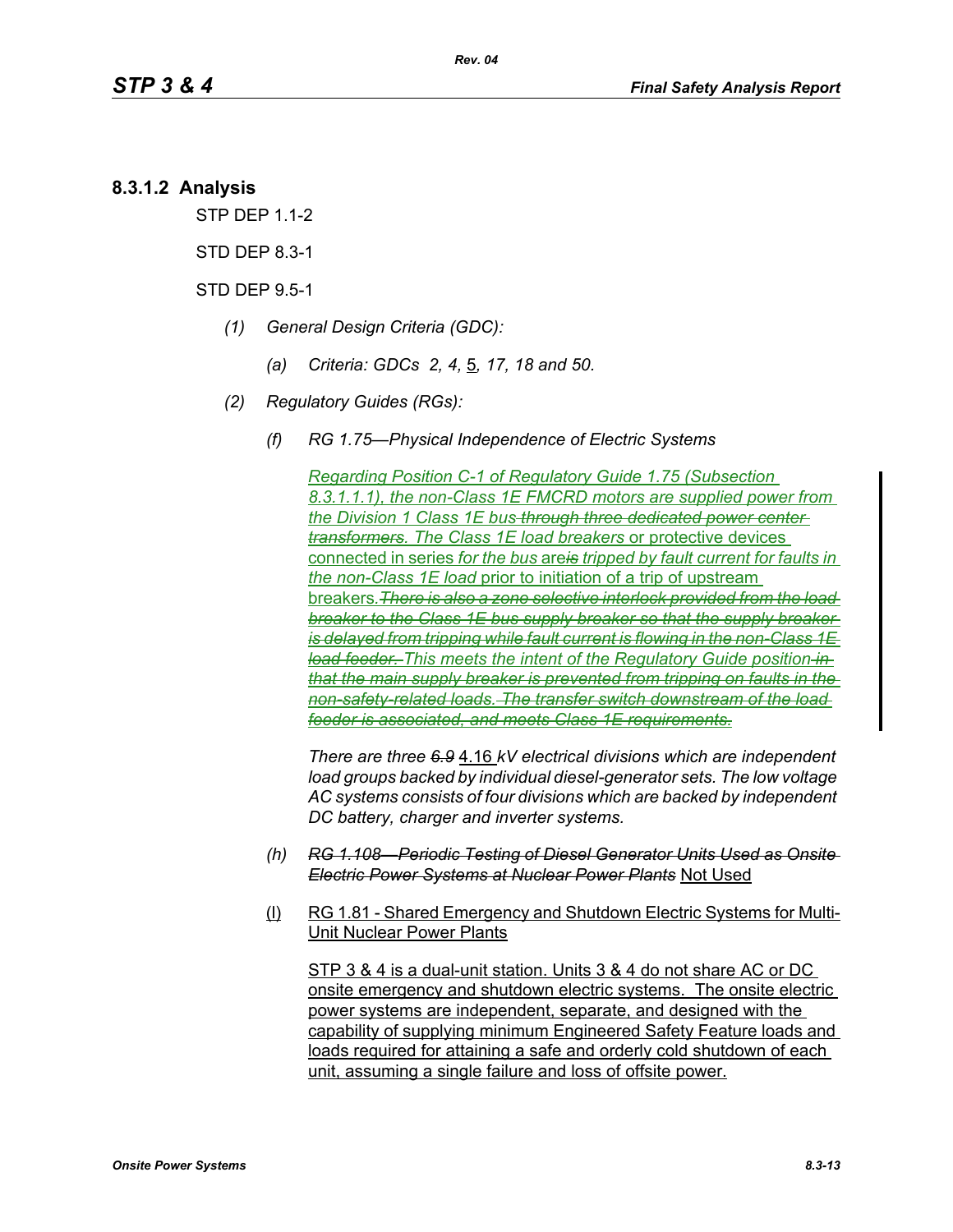- *(4) Other SRP Criteria:*
	- *(b) NRC Policy Issue On Alternate Power for Non-safety Loads*

*The ABWR reserve auxiliary transformer has the same rating as the three unit auxiliary transformers, and therefore can assume the full load of any one unit auxiliary transformer (Subsection 8.2.1.2). The interconnection capability for the ABWR is such that any plant loads can be manually connected to receive power from any of the six sources (i.e., the two switching stations, the combustion turbine, and the three diesel generators). Administrative controls are provided to prevent paralleling of sources (Subsection 8.3.4.15). The ABWR therefore exceeds the requirements of the policy issue.* Normal plant operating loads can be supplied by either the reserve or unit auxiliary transformers. Any non-safety power generation loads can be manually connected to receive power from any of the two sources (i.e., the two switching stations represented by the UATs and RATs) due to the interconnection capability for the ABWR. Any Plant Investment Protection (PIP) load can be manually connected to receive power from three sources (i.e., two switching stations and the CTG). Any Class 1E safety bus can be manually connected to receive power from four sources (i.e., two switching stations, the CTG, and the EDGs). Either the UATs or either of the RATs can supply the three Class 1E safety buses. Administrative controls are provided to prevent paralleling of sources (Subsection 8.3.4.15). The ABWR therefore exceeds the requirements of the policy issue.

# **8.3.2.1.2 Class 1E DC Loads**

STD DEP T1 3.4-1

STD DEP 8.3-1

*The 125 VDC Class 1E power is required for emergency lighting, diesel-generator field flashing, control and switching functions such as the control of 6.9 kV* medium voltage *and 480V switchgear, control relays, meters and indicators, multiplexers, vital AC power supplies, as well as DC components used in the reactor core isolation cooling system.*

# **8.3.2.1.3.1.1 Class 1E Electric Equipment Considerations**

#### STD DEP Admin

*(6) Breaker coordination analyses will be performed in accordance with IEEE 141, 242, and/or other acceptable industry standards or practices.*

#### *See Subsection 8.3.4.6 for COL license information.*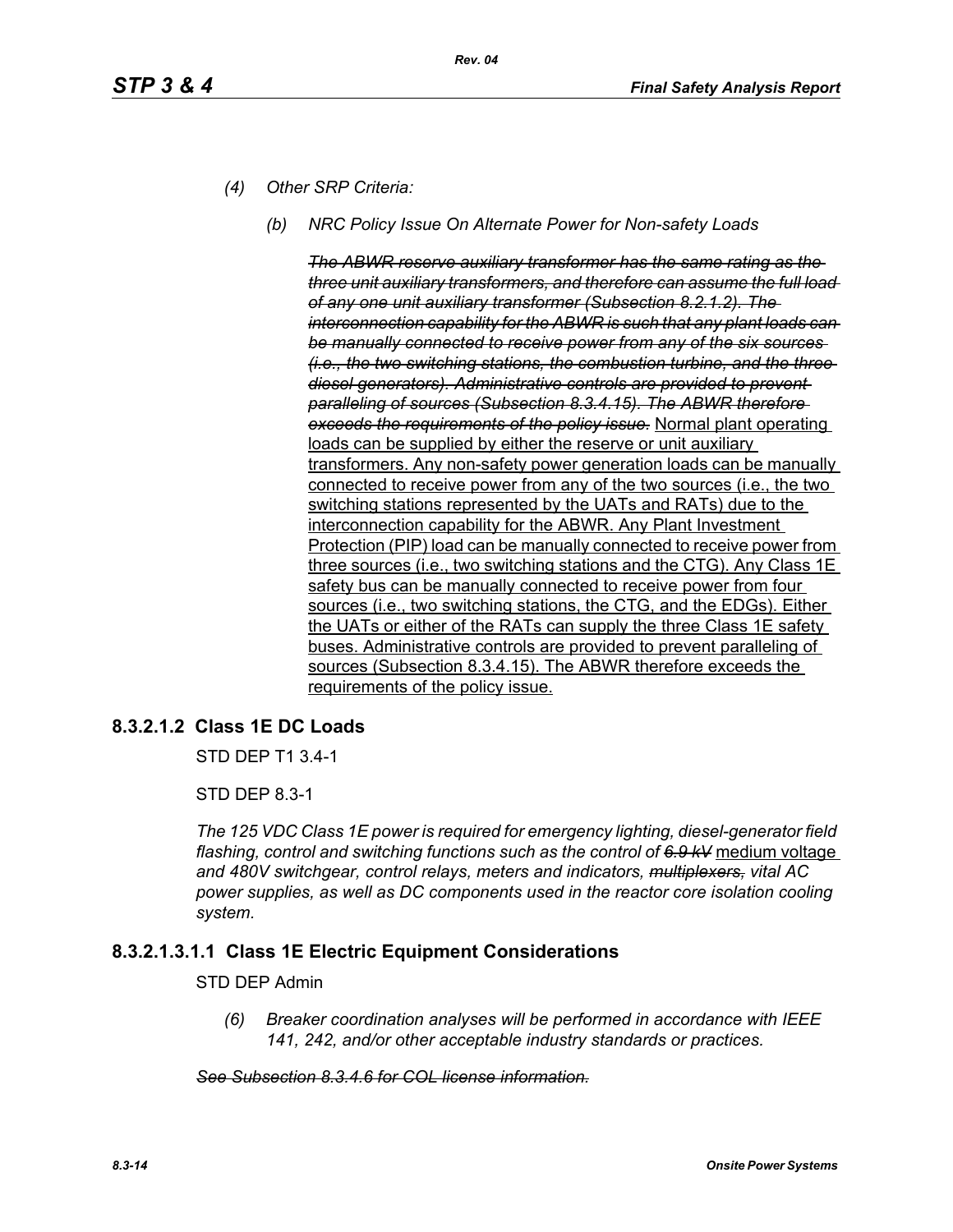# **8.3.2.1.3.5 Station Blackout**

STD DEP Admin

*Station blackout performance is discussed in Subsection 8.3.1.1.7(9) and Appendix 1C. See Subsections 9.5.13.19, 9.5.13.20, and 9.5.13.21*, and 1C.4.1 *for COL license information.*

# **8.3.2.2.2 Regulatory Requirements**

STP DEP 1.1-2

- *(2) Regulatory Guides (RGs)*
	- (l) RG 1.81 Shared Emergency and Shutdown Electric Systems for Multi-Unit Nuclear Power Plants

STP 3 & 4 is a dual-unit station. Units 3 & 4 do not share AC or DC onsite emergency and shutdown electric systems. The onsite electric power systems are independent, separate, and designed with the capability of supplying minimum Engineered Safety Feature loads and loads required for attaining a safe and orderly cold shutdown of each unit, assuming a single failure and loss of offsite power.

# **8.3.3.2.1S Testing of Power, Control, and Instrumentation Cables**

Medium voltage power cables, 480 Vac, 120 Vac and 125/250 Vdc power cables, control cables, and instrumentation cables which are underground and which support equipment covered by the Maintenance Rule are monitored and the results trended using techniques and at a frequency determined appropriate for the application based on a review of industry best practices.

### **8.3.3.5.1.3 Raceway Identification**

STD DEP 8.3-1

*All conduit is tagged with a unique conduit number, in addition to the marking characteristics shown below, at 4.57m intervals, at discontinuities, at pull boxes, at points of entrance and exit of rooms and at origin and destination of equipment. Conduits containing cables operating at above 600V (i.e., 6.9 kV) are also tagged to indicate the operating voltage. These markings are applied prior to the installation of the cables.*

*Note: Associated lighting circuits are described in Section 9.5.3 and associated Fine Motion Control Rod Drive (FMCRD) circuits are described in Section 8.3.1.1.1. Any other associated circuits added beyond those described above must be specifically identified and justified. Associated circuits are defined in Section 5.5.1 of IEEE-384, with the clarification for Items (3) and (4) that non- Class 1E circuits being in an enclosed raceway without the required physical separation or barriers between the enclosed raceway and the Class 1E or associated*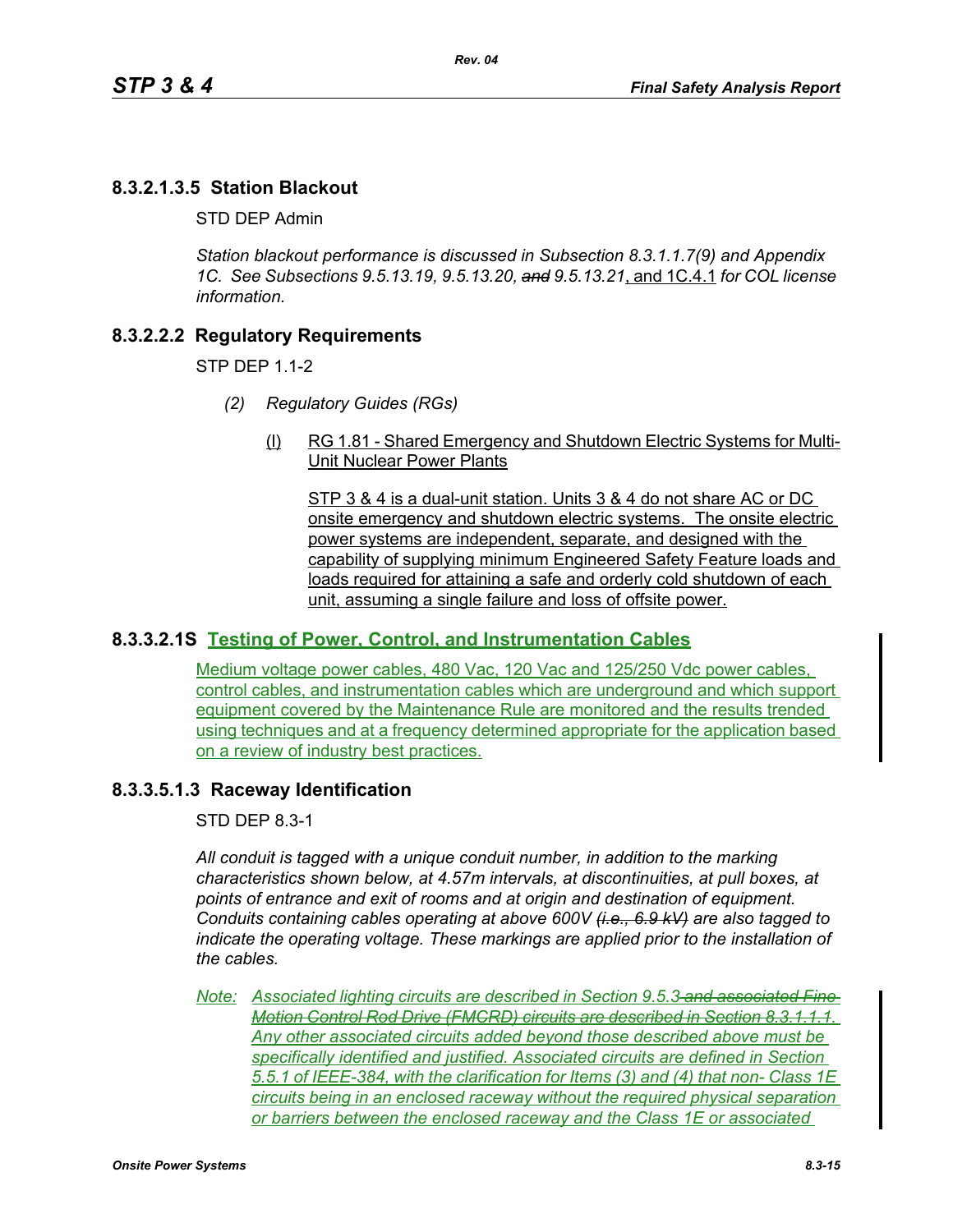*cables makes the circuits (related to the non-Class 1E cable in the enclosed raceway) associated circuits.*

*Rev. 04*

### **8.3.3.6.1.1 Class 1E Electric Equipment Arrangement**

*(4) An independent raceway system is provided for each division of the Class 1E electric system. The raceways are arranged, physically, top to bottom, as follows (based on the function and the voltage class of the cables):*

- *(a) V4 = Medium voltage power, 6.9* 4.16 kV (*8* 5 *kV insulation class).*
- *(5) Class 1E power system power supplies and distribution equipment (including diesel generators, batteries, battery chargers, CVCF power supplies, 6.9* 4.16 *kV switchgear, 480V load centers, and 480V motor control centers) are located in areas with access doors that are administratively controlled.*

# **8.3.3.6.2.2.4 Isolation Devices**

STD DEP 8.3-1

*Where electrical interfaces between Class 1E and non-Class 1E circuits or between Class 1E circuits of different divisions cannot be avoided, Class 1E isolation devices will be used. AC isolation (the FMCRD drives on Division 1 is the only case) is provided by Class1E interlocked circuit breaker coordination as described in Subsection 8.3.1.1.1.*

### **8.3.3.9S Monitoring of Manholes**

Monitoring systems are installed in manholes to identify high water level due to failure of the pumps. Additionally, manholes will be inspected every year to ensure water levels are below the lowest layer of cables, to confirm sump pump and alarm functionality, and to ensure proper seating of manhole covers. If required, manhole covers will be sealed to minimize water ingression.

### **8.3.4 COL License Information**

### **8.3.4.1 Not Used**

### **8.3.4.2 Diesel Generator Design Details**

The following site-specific supplement addresses COL License Information Item 8.8.

Procurement documents for the emergency diesel generators will specify that the diesel generators will be capable of reaching full speed and voltage within 20 seconds after the signal to start and that the vendor's testing that demonstrates this capability will be witnessed by QA. Procedure(s) which implement the testing guidance provided in RG 1.9 and IEEE 387 will be developed before fuel load to test that each emergency diesel generator meets the requirement to reach full speed and voltage within 20

Note: V5 = Medium voltage power, 13.8 kV (15 kV insulation class) for non-Class 1E systems only.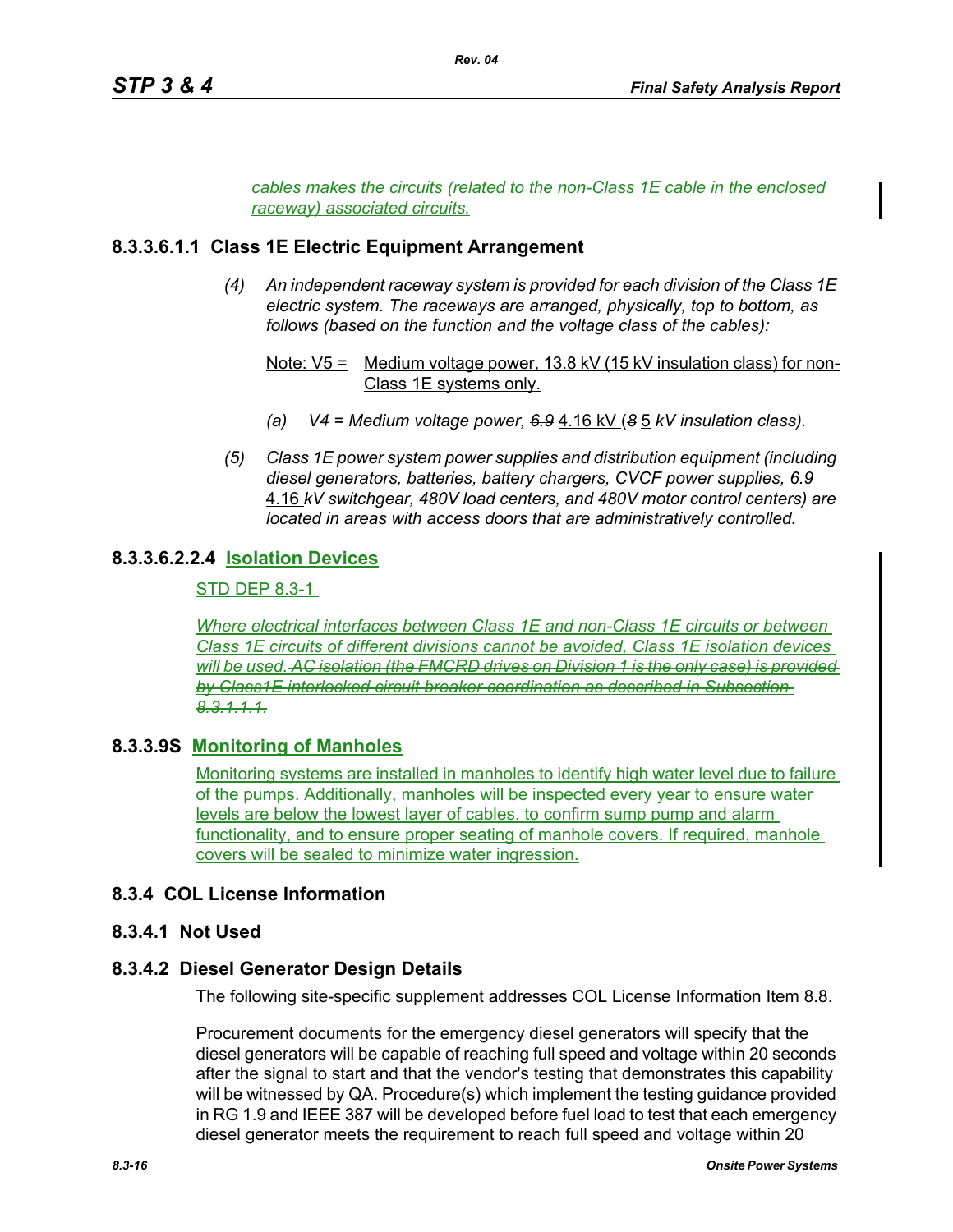seconds after the start signal is initiated. These procedures will be developed consistent with the plant operating procedure development plan in Section 13.5. In addition, the Technical Specifications (see Chapter 16) require periodic retesting and verification that each emergency diesel generator meets this requirement. (COM 8.3- 1)

### **8.3.4.3 Not Used**

### **8.3.4.4 Protective Devices for Electrical Penetration Assemblies**

The following site-specific supplement addresses COL License Information Item 8.10.

Procedure(s) will be developed before fuel load that demonstrates the functional capability of the electrical penetration assembly protective devices to perform their required safety functions. These procedures include periodic testing and calibration of the protective devices (except for fuses which will be inspected) to demonstrate their functional capability for the safety-related-circuits that pass through the containment electrical penetrations assemblies and require special consideration as defined by IEEE-741. A sample of each different type of over current device is selected for periodic testing during refueling outages. The testing includes verification of thermal and instantaneous trip characteristics of molded case circuit breakers; verification of long time, short time, and instantaneous trips of medium voltage air circuit breakers; and verification of long time, short time, and instantaneous trips of low voltage air circuit breakers. The procedures will be developed before fuel load consistent with the plant operating procedure development plan in Section 13.5. (COM 8.3-2)

### **8.3.4.5 Not Used**

- **8.3.4.6 Not Used**
- **8.3.4.7 Not Used**
- **8.3.4.8 Not Used**

### **8.3.4.9 Offsite Power Supply Arrangement**

The following site-specific supplement addresses COL License Information Item 8.15.

Procedure(s) that require one of three divisional buses to be fed from an alternate source during normal operation to prevent the simultaneous de-energization of all divisional buses on the loss of one offsite power supply, will be developed prior to fuel load. Technical Specifications limit operation when both of the reserve auxiliary transformers or all three (3) unit auxiliary transformers are inoperable. These procedures will be developed consistent with the plant operating procedure development plan in Section 13.5. (COM 8.3-3)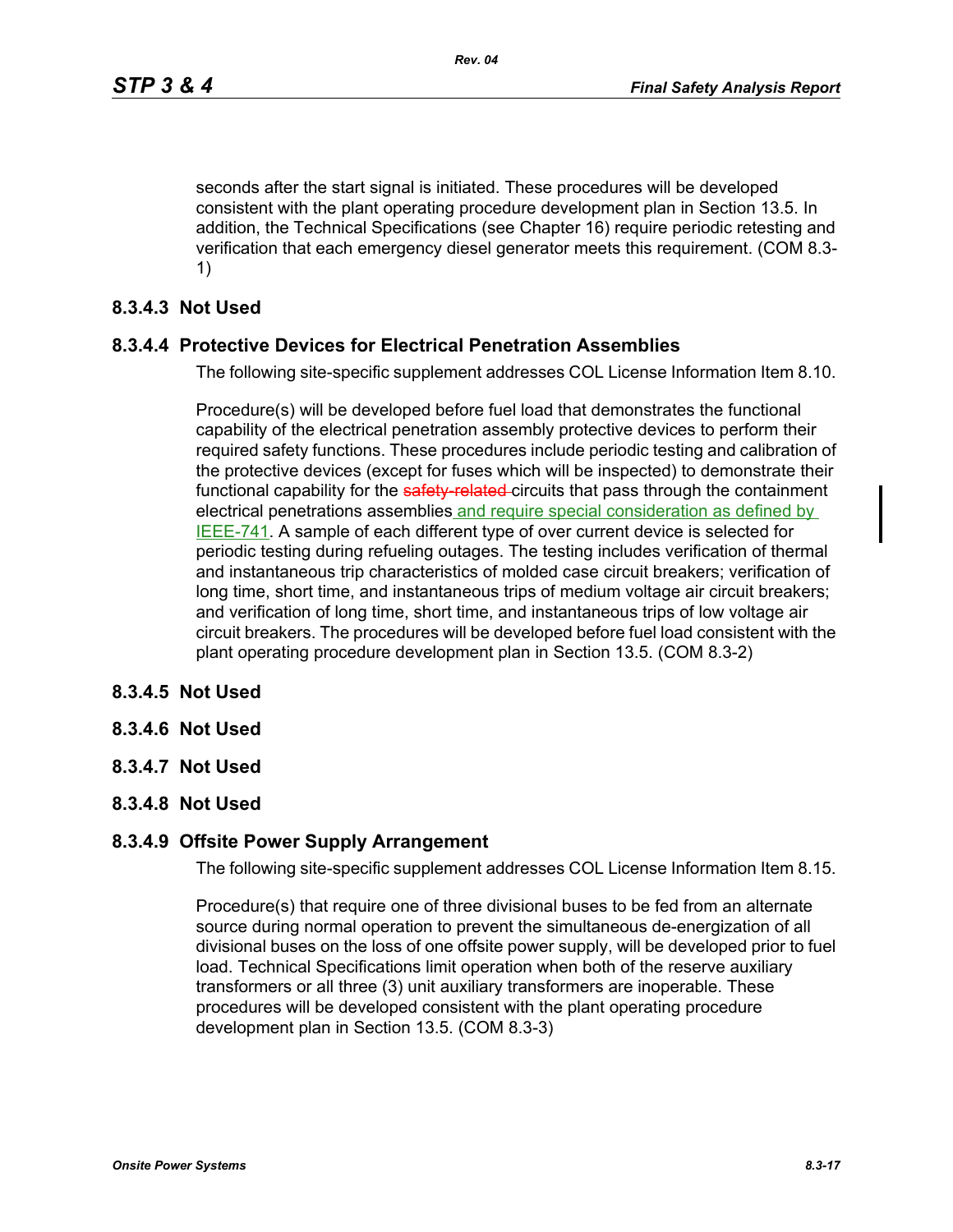- **8.3.4.10 Not Used**
- **8.3.4.11 Not Used**
- **8.3.4.12 Not Used**

### **8.3.4.13 Load Testing of Class 1E Switchgear and Motor Control Centers**

The following site-specific supplement addresses COL License Information Item 8.19.

The availability of adequate voltage (+/-10%) at the device load from Class 1E switchgear and motor control centers for different operating scenarios will be determined by analysis. The electrical model for the analysis will be validated by site testing prior to fuel load. The capability of critical electrical equipment to operate within +/- 10% of nominal voltage will also be confirmed by vendor testing of the system components before shipment. (COM 8.3- 4)

### **8.3.4.14 Administrative Controls for Bus Grounding Circuit Devices**

This subsection of the ABWR DCD is replaced in its entirety with the following sitespecific supplement which addresses COL License Information Item 8.20.

Plant operating procedures will provide appropriate administrative controls to assure that bus grounding circuit devices are removed whenever the corresponding buses are energized. Operation and maintenance procedures, that provide directions to energize or deenergize high voltage electrical equipment, will also include instructions regarding bus grounding circuit devices to assure that they are in the correct position. These procedures will be developed prior to fuel load and be consistent with the plant operating procedure development plan in Section 13.5. (COM 8.3-5)

# **8.3.4.15 Administrative Controls for Manual Interconnections**

The following site-specific supplement addresses COL License Information Item 8.21.

Plant operating procedure(s) to prevent paralleling of redundant onsite Class 1E power supplies from different buses and sources to power plant loads will be developed prior to fuel load. These procedures will be developed consistent with the plant operating procedure development plan in Section 13.5. (COM 8.3-6)

### **8.3.4.16 Not Used**

### **8.3.4.17 Common Industrial Standards Referenced in Purchase Specifications**

The following site-specific supplement addresses COL License Information Item 8.23.

The appropriate industrial standards, such as those listed in Subsection 8.3.5, for the assurance of quality manufacturing of both Class 1E and non-Class 1E equipment, will be referenced in the purchase documents.

### **8.3.4.18 Administrative Controls for Switching 125 VDC Standby Charger**

The following site-specific supplement addresses COL License Information Item 8.24.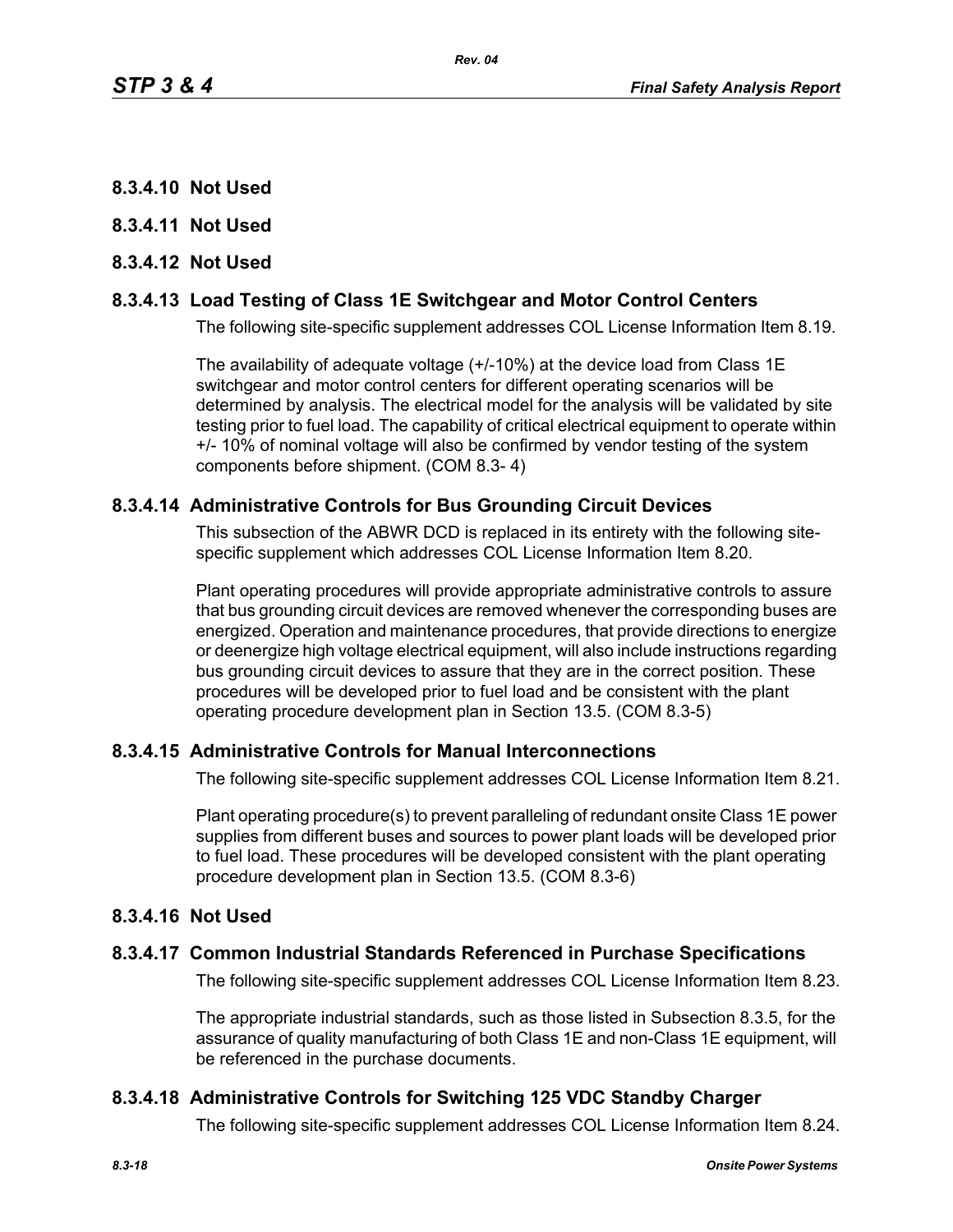Plant operating procedure(s) and administrative key controls will be developed prior to fuel load to assure that all input and output circuit breakers for the standby battery charger are in the open position when the charger is not in use, and at least two circuit breakers in series are verified to be open between redundant divisions when the standby charger is placed into service (Section 8.3.2.1.3). The interlocks are also addressed in the single line diagrams (Figures 8.3-1). These procedures will be developed consistent with the plant operating procedure development plan in Section 13.5. (COM 8.3-7)

# **8.3.4.19 Control of Access to Class 1E Power Equipment**

The following site-specific supplement addresses COL License Information Item 8.25.

Procedure(s) that contain appropriate administrative controls to limit access to Class 1E power equipment areas and Class 1E distribution panels, will be developed prior to fuel load. Class 1E power system power supplies and distribution equipment (including diesel generators, batteries, battery chargers, CVCF power supplies, 4.16 kV switchgear, 480 V load centers, 480 V motor control centers) are all located within the Vital Area areas and access is controlled accordingly. In addition, AC and DC distribution panels are located in the same areas or similar areas as Class 1E power supplies and distribution equipment or the distribution panels are capable of being locked, so that access to circuit breakers can be administratively controlled. These procedures will be developed consistent with the plant operating procedure development plan in Section 13.5. (COM 8.3-8)

### **8.3.4.20 Periodic Testing of Voltage Protection Equipment**

The following site-specific supplement addresses COL License Information Item 8.26.

Procedure(s) which implement the testing requirements of RG 1.118 and IEEE 338 for the periodic testing of instruments, timers, and other electrical equipment designed to protect the distribution system from: (1) loss of offsite voltage, and (2) degradation of offsite voltage, will be developed prior to fuel load. These procedures will be developed consistent with the plant operating procedure development plan in Section 13.5. (COM 8.3-9)

### **8.3.4.21 Diesel Generator Parallel Test Mode**

The following site-specific supplement addresses COL License Information Item 8.27.

Procedure(s) will be developed prior to fuel load which provide for the periodic testing of the diesel generator interlocks which restore units to emergency standby in the event of a LOCA or LOPP. Such procedures shall require that each diesel generator set be operated independently of the other sets, and be connected to the utility power system only by manual control during testing or for bus transfer. Also, such procedures shall require that the duration of the connection between the preferred power supply and the standby power supply shall be minimized in accordance with Section 6.1.3 of IEEE-308. These procedures will be developed consistent with the plant operating procedure development plan in Section 13.5 (COM 8.3-10)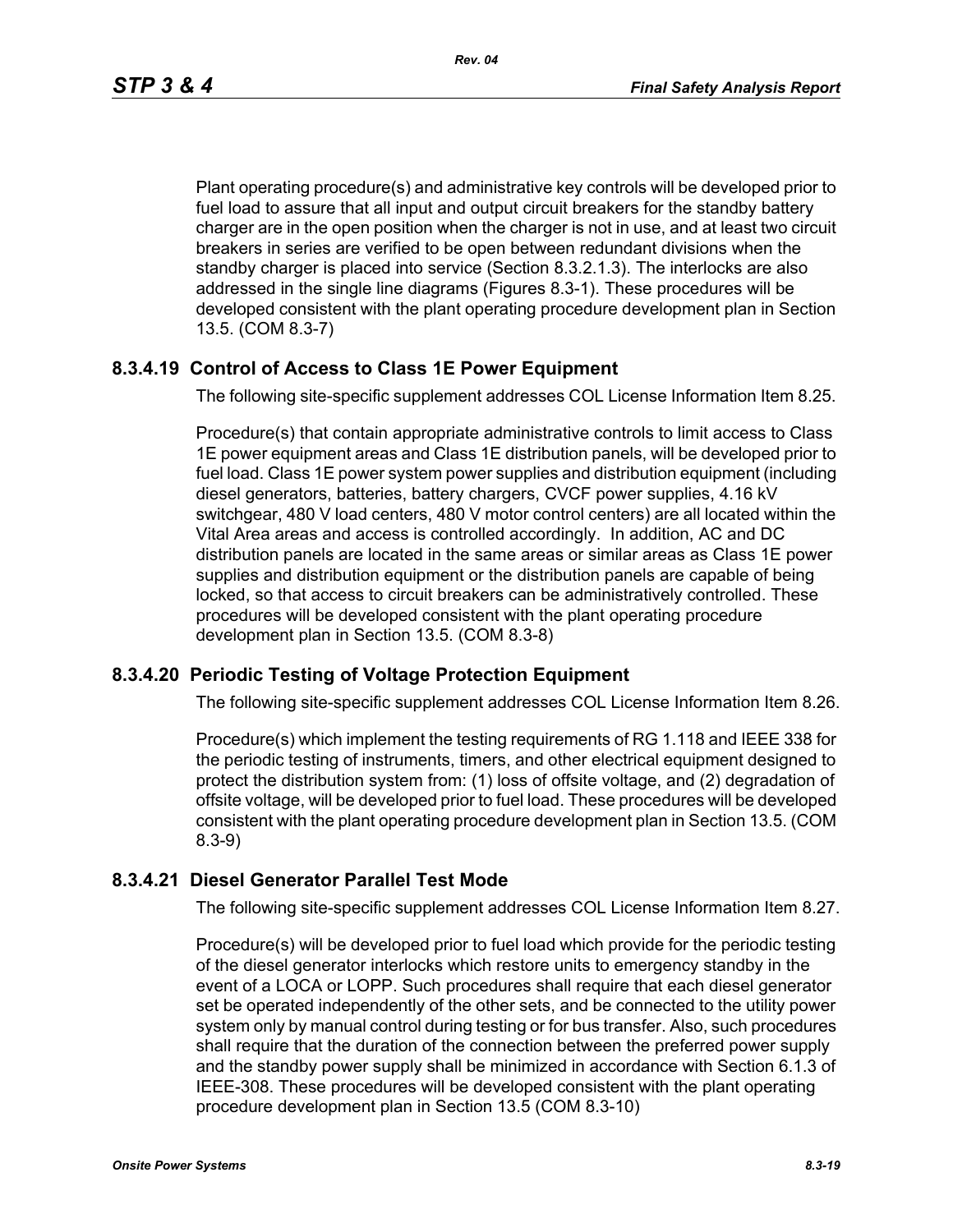# **8.3.4.22 Periodic Testing of Diesel Generator Protective Relaying**

The following site-specific supplement addresses COL License Information Item 8.28.

Procedure(s) which implement the testing requirements of RG 1.9 and IEEE 387 for periodic testing of diesel generator protective relaying, bypass circuitry, and annunciation will be developed prior to fuel load. These procedures will be developed consistent with the plant operating procedure development plan in Section 13.5. (COM 8.3-11)

# **8.3.4.23 Periodic Testing of Diesel Generator Synchronizing Interlocks**

The following site-specific supplement addresses COL License Information Item 8.29.

Procedure(s) which implement the testing requirements of RG 1.9 and IEEE 387 for periodic testing of diesel generator synchronizing interlocks, and to prevent incorrect synchronization whenever the diesel generator is required to operate in parallel with the preferred power supply will be developed prior to fuel load. These procedures will be developed consistent with the plant operating procedure development plan in Section 13.5. (COM 8.3-12)

# **8.3.4.24 Periodic Testing of Thermal Overloads and Bypass Circuitry**

The following site-specific supplement addresses COL License Information Item 8.30.

Procedure(s) for the periodic testing of thermal overloads and associated bypass circuitry for Class 1E MOVs to the requirements of RG 1.106 will be developed prior to fuel load. These procedures will be developed consistent with the plant operating procedure development plan in Section 13.5. (COM 8.3-13)

# **8.3.4.25 Periodic Inspection/Testing of Lighting Systems**

The following site-specific supplement addresses COL License Information Item 8.31.

Procedure(s) for periodic inspection of all lighting systems installed in safety-related areas and in passageways leading to and from these areas and for periodic inspection of the lighting systems which are normally de-energized (e.g., DC-powered lamps), will be developed prior to fuel load. These procedures will be developed consistent with the plant operating procedure development plan in Section 13.5. (COM 8.3-14)

# **8.3.4.26 Controls for Limiting Potential Hazards into Cable Chases**

The following site-specific supplement addresses COL License Information Item 8.32.

Procedure(s) to control and limit the introduction of potential hazards into cable chases and control room areas will be developed prior to fuel load. These procedures will be developed consistent with the plant operating procedure development plan in Section 13.5. (COM 8.3-15)

# **8.3.4.27 Periodic Testing of Class 1E Equipment Protective Relaying**

The following site-specific supplement addresses COL License Information Item 8.33.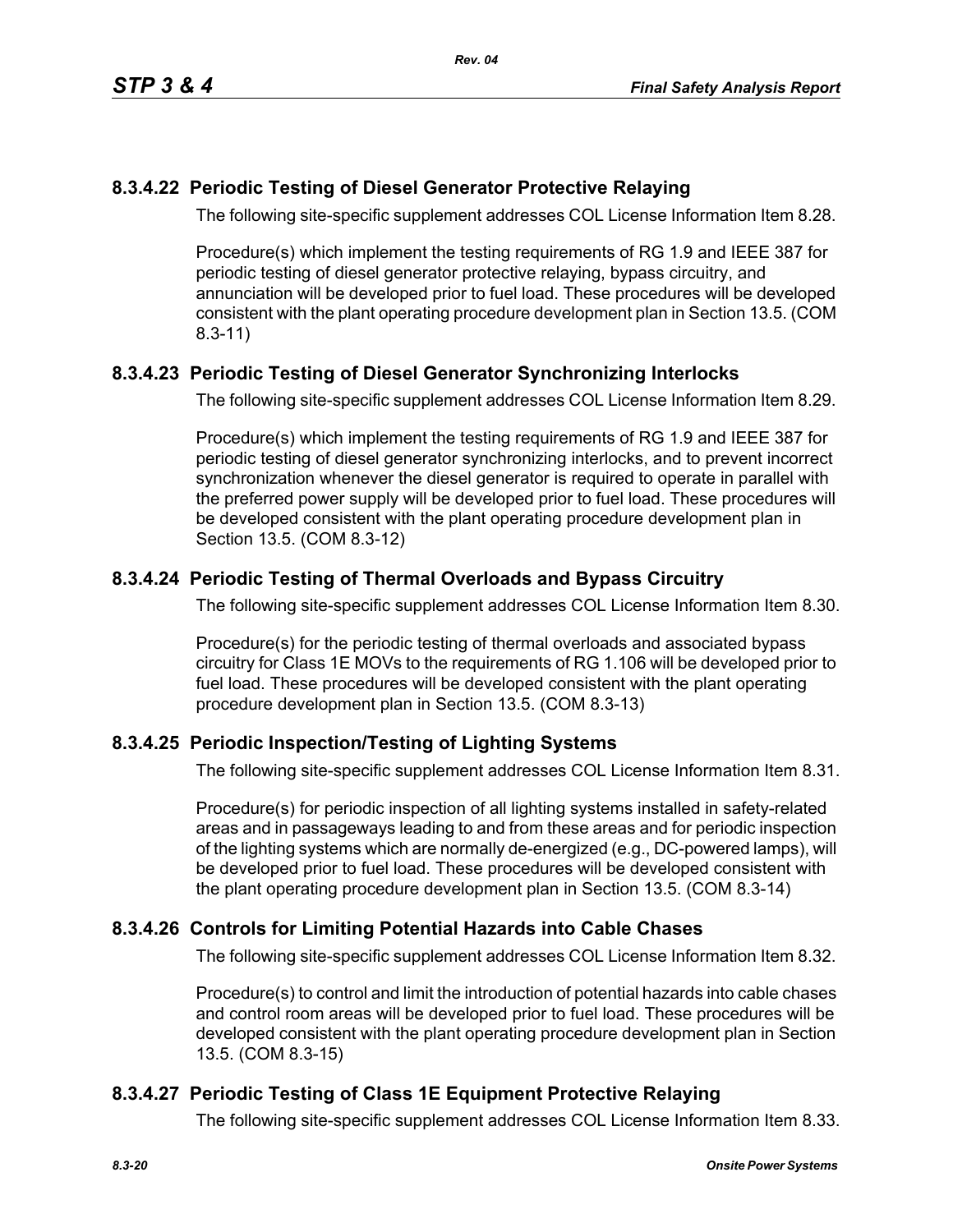Procedure(s) for the periodic testing of all protective relaying and thermal overloads associated with Class 1E motors and switchgear will be developed prior to fuel load. These procedures will be developed consistent with the plant operating procedure development plan in Section 13.5. (COM 8.3-16)

### **8.3.4.28 Periodic Testing of CVCF Power Supplies and EPAs**

The following site-specific supplement addresses COL License Information Item 8.34.

Procedure(s) for the periodic testing of CVCF power supplies (including alarms) and associated Electrical Protection Assemblies (EPAs) which provide power to the Reactor Protection System will be developed prior to fuel load. These procedures will be developed consistent with the plant operating procedure development plan in Section 13.5. (COM 8.3-17)

### **8.3.4.29 Periodic Testing of Class 1E Circuit Breakers**

This subsection of the ABWR DCD is replaced in its entirety with the following sitespecific supplement which addresses COL License Information Item 8.35.

Procedure(s) for the periodic calibration and functional testing of the fault interrupt capability of all Class 1E breakers; the fault interrupt coordination between supply and load breakers for each Class 1E load and each Division I non-Class 1E load<del>; and each</del> zone selective interlock feature of the breaker for each non-Class 1E load, will be developed prior to fuel load. These procedures will be developed consistent with the plant operating procedure development plan in Section 13.5. (COM 8.3-18)

### **8.3.4.30 Periodic Testing of Electrical Systems & Equipment**

The following site-specific supplement addresses COL License Information Item 8.36.

Procedure(s) for the periodic testing of all Class 1E electrical systems and equipment in accordance with surveillance and test requirements of Section 7 of IEEE 308, will be developed prior to fuel load consistent with the plant operating procedure development plan in Section 13.5. (COM 8.3-19)

### **8.3.4.31 Not Used**

#### **8.3.4.32 Class 1E Battery Installation and Maintenance Requirements**

The following site-specific supplement addresses COL License Information Item 8.38.

Procedure(s) for the installation, maintenance, testing and replacement of Class 1E station batteries which meet the requirements of IEEE 484 and Section 5 of IEEE 946, will be developed prior to fuel load. These procedures will be developed consistent with the plant operating procedure development plan in Section 13.5. (COM 8.3-20)

### **8.3.4.33 Periodic Testing of Class 1E Batteries**

The following site-specific supplement addresses COL License Information Item 8.39.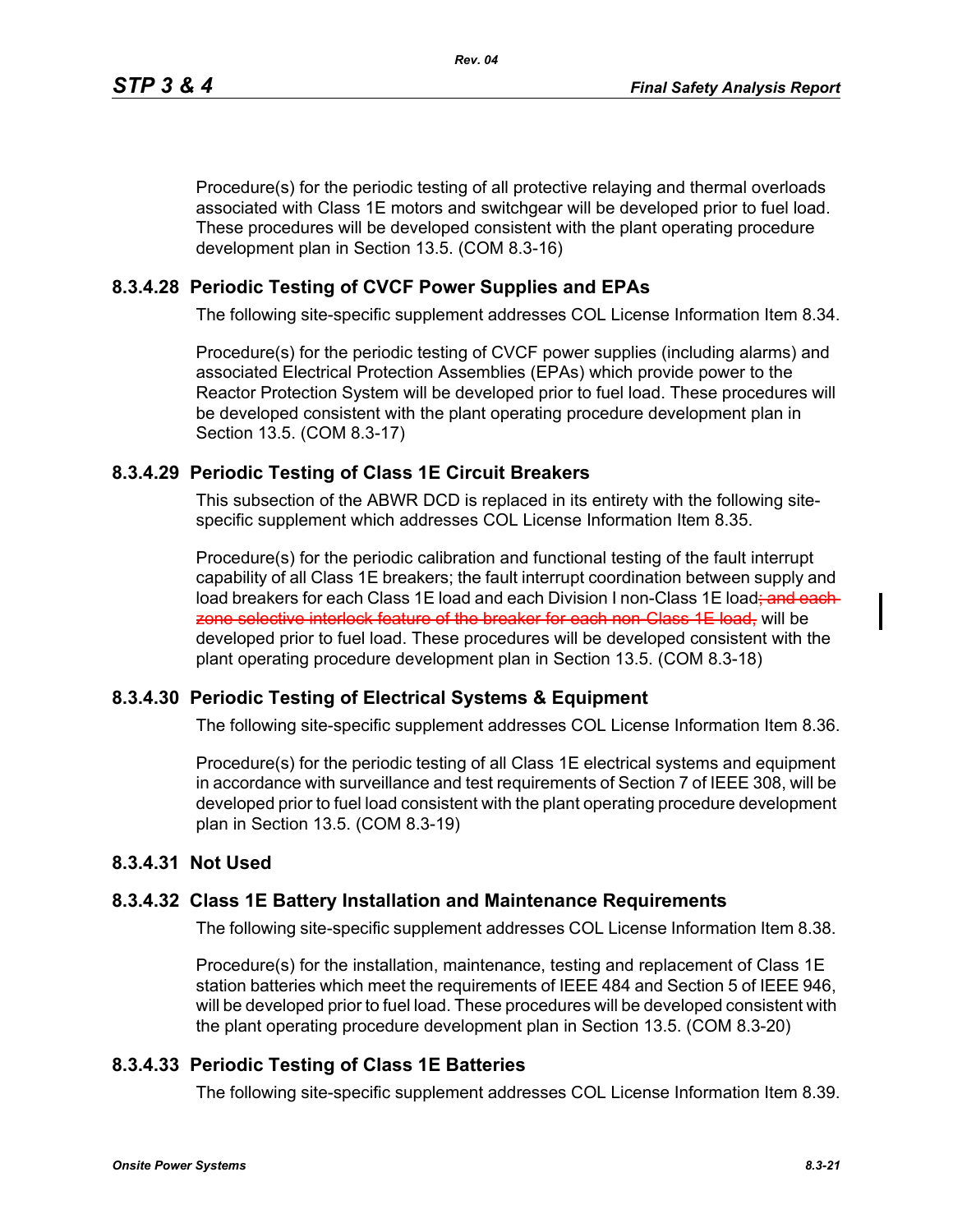Procedure(s) for the periodic testing of Class 1E station batteries in accordance with the requirements of Section 7 of IEEE 308 to ensure sufficient capacity and capability to supply power to their connected loads will be developed prior to fuel load. These procedures will be developed consistent with the plant operating procedure development plan in Section 13.5. (COM 8.3-21)

# **8.3.4.34 Periodic Testing of Class 1E CVCF Power Supplies**

The following site-specific supplement addresses COL License Information Item 8.40.

Procedure(s) for the periodic testing of Class 1E constant voltage constant frequency (CVCF) power supplies to ensure sufficient capacity to supply power to their connected loads, will be developed prior to fuel load. These procedures will be developed consistent with the plant operating procedure development plan in Section 13.5. (COM 8.3-22)

# **8.3.4.35 Periodic Testing of Class 1E Battery Chargers**

The following site-specific supplement addresses COL License Information Item 8.41.

Procedure(s) for the periodic testing of Class 1E battery chargers to ensure sufficient capacity to supply power to their connected loads will be developed prior to fuel load. These procedures will be developed consistent with the plant operating procedure development plan in Section 13.5. (COM 8.3-23)

# **8.3.4.36 Periodic Testing of Class 1E Diesel Generators**

The following site-specific supplement addresses COL License Information Item 8.42.

Procedure(s) for the periodic testing and/or analysis of Class 1E diesel generators to demonstrate their capability to satisfy the criteria in Subsection 8.3.1.1.8.2, to supply the actual full design basis load current for each sequenced load step, and to manually start each diesel generator will be developed prior to fuel load. These procedures will be developed prior to fuel load consistent with the plant operating procedure development plan in Section 13.5. (COM 8.3-24)

# **8.3.5 References**

STD DEP 8.3-1

*7.2 kV-rated* Medium voltage *metal-clad Switchgear*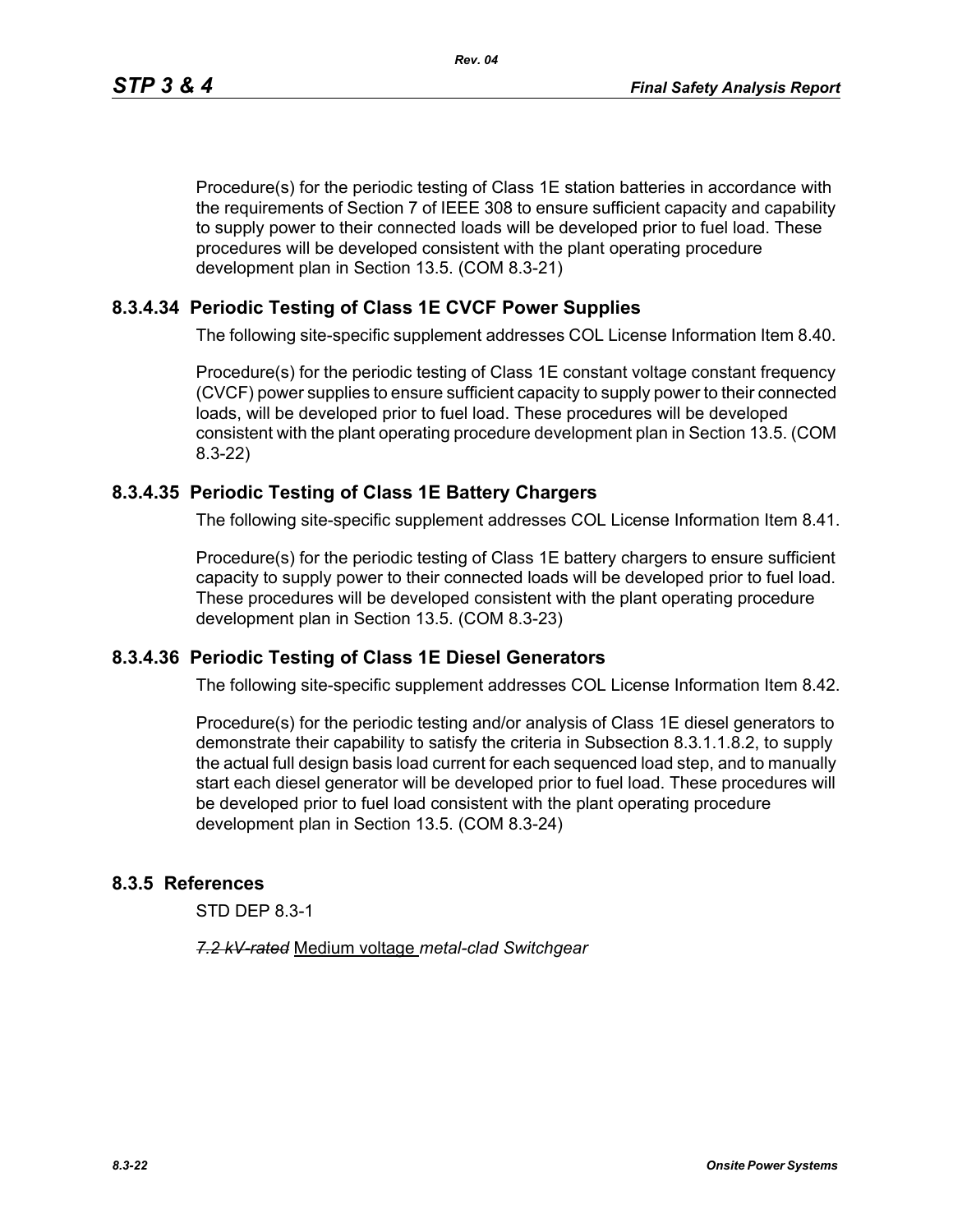# Table 8.3-1 from the reference ABWR DCD is replaced in its entirety with the following.

|                 |                                                                         |                     |                          |               | <b>Generator Connected Loads (kW)</b> |                   |
|-----------------|-------------------------------------------------------------------------|---------------------|--------------------------|---------------|---------------------------------------|-------------------|
|                 |                                                                         | Rating              | A                        | B             | $\mathbf C$                           |                   |
| Sys. No         | <b>Load Description</b>                                                 | (kW)                | (Div)                    | (Div II)      | (Div III)                             | Note <sup>®</sup> |
| -----           | Motor operated Valves                                                   | 160x3               | $\overline{\mathsf{x}}$  | Χ             | Χ                                     | (2)               |
| C12             | <b>FMCRD</b>                                                            | 432x1               | 432                      |               |                                       |                   |
| C41             | <b>SLC Pump</b>                                                         | 50x2                | 50                       | 50            |                                       |                   |
| E11             | <b>RHR Pump</b><br>Fill Pump                                            | 589x3<br>4x3        | 589<br>X                 | 589<br>X      | 589<br>X                              |                   |
| E22             | <b>HPCF Pump</b>                                                        | 1689x2              | $\overline{\phantom{a}}$ | 1689          | 1689                                  |                   |
| P21             | RCW Pump (Div I, II)<br>(Div III)                                       | 389x4<br>300x2      | 778                      | 778           | 600                                   |                   |
| P <sub>25</sub> | <b>HECW Pump</b><br><b>HECW Refrigerator</b>                            | 50x5<br>367x5       | 50<br>367                | 100<br>734    | 100<br>734                            |                   |
| P41             | <b>RSW Pump</b>                                                         | 530x6               | 1060                     | 1060          | 1060                                  |                   |
| R <sub>23</sub> | P/C Transformer Loss                                                    | 30x6                | 60                       | 60            | 60                                    |                   |
| R42             | DC 125V Charger (Div I, II, III)<br>(Div IV)<br>125 VDC Standby Charger | 98x3<br>56x1<br>98  | 98<br>98                 | 98<br>56      | 98<br>98                              | (3)               |
| R46             | <b>Vital CVCF</b><br>(Div I, II, III)<br>(Div IV)                       | 28x3<br>28          | 28                       | 28<br>28      | 28                                    | (3)               |
| R47             | Instrument and Control Power<br>(Div I, II, III)<br>(Div IV)            | 40x3<br>40          | 40<br>-                  | 40<br>40      | 40<br>-                               | (3)               |
| R <sub>52</sub> | Lighting                                                                | 100x3               | 100                      | 100           | 100                                   |                   |
| T <sub>22</sub> | <b>SGTS Fan</b><br><b>SGTS Heaters</b><br><b>SGTS Cooling Fan</b>       | 61x2<br>26x2<br>4x2 |                          | 61<br>26<br>4 | 61<br>26<br>4                         |                   |
| U41             | <b>CRHA Supply Fans</b><br><b>CRHA HVAC Emergency</b>                   | 122x4               |                          | 244           | 244                                   | (5)               |
|                 | Filter Unit Supply Fans<br><b>CBSREA HVAC</b>                           | 17x4                |                          | 34            | 34                                    | (5)               |
|                 | <b>Supply Fans</b><br><b>RBSREEHVAC</b>                                 | 61x6                | 122                      | 122           | 122                                   | (5)               |
|                 | <b>Supply Fans</b><br>RBSRDGHVAC Emergency                              | 61x6                | 122                      | 122           | 122                                   | (5)               |
|                 | Supply Fans                                                             | 50x6                | 100                      | 100           | 100                                   | (5)               |

**Table 8.3-1 D/G Load Table—LOCA + LOPP**

*Rev. 04*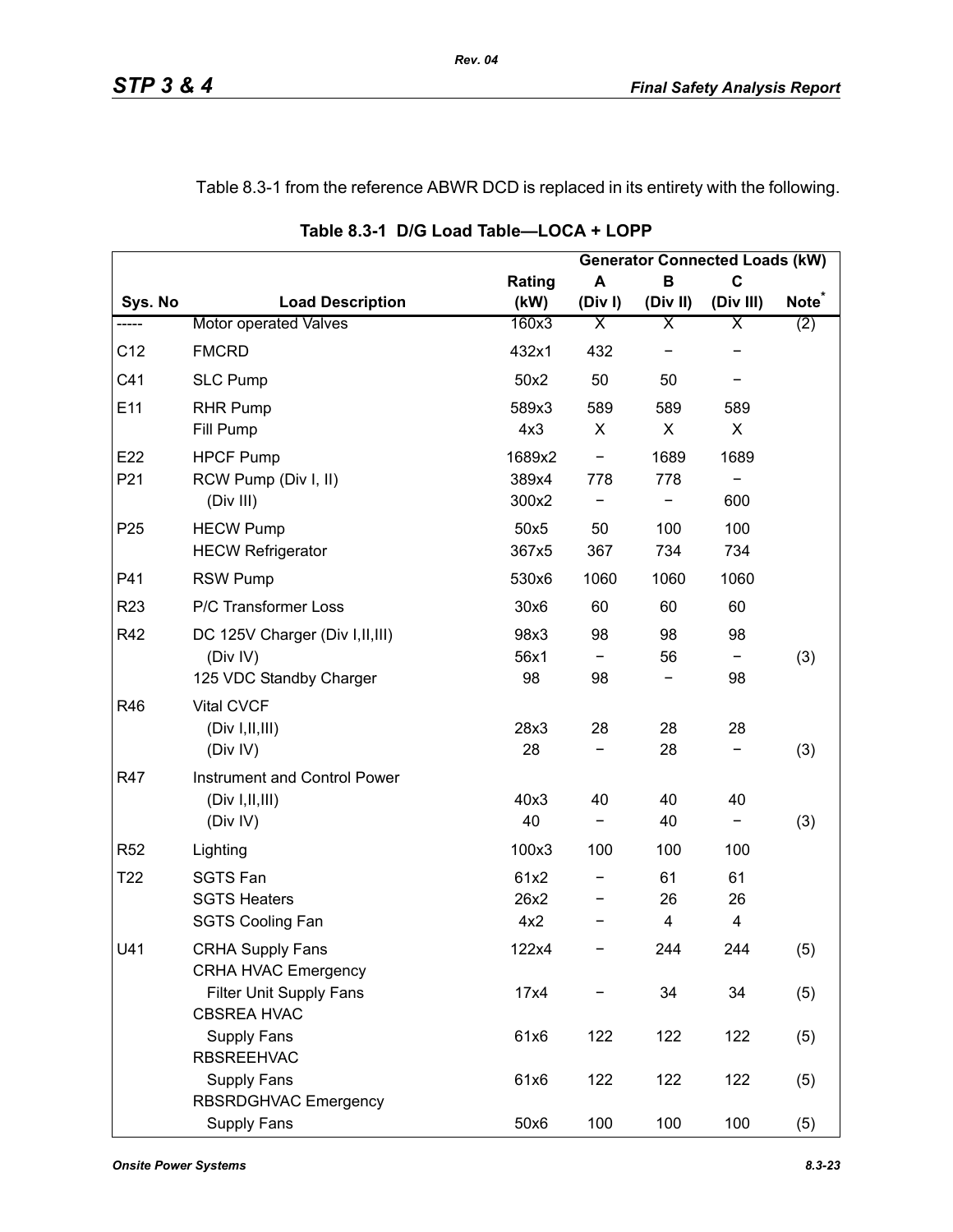|                    |                                          |        |         |                                     | <b>Generator Connected Loads (kW)</b> |                   |
|--------------------|------------------------------------------|--------|---------|-------------------------------------|---------------------------------------|-------------------|
|                    |                                          | Rating | A       | в                                   | С                                     |                   |
| Sys. No            | <b>Load Description</b>                  | (kW)   | (Div I) | (Div II)                            | (Div III)                             | Note <sup>*</sup> |
|                    | <b>RBSREEHVAC Supply</b>                 |        |         |                                     |                                       |                   |
|                    | <b>Electrical Heating Coil</b>           | 101x6  | X       | X                                   | X                                     |                   |
|                    | Cooling Tower Fan                        | 208x6  | 416     | 416                                 | 416                                   |                   |
|                    | UHS HVAC Fan                             | 41x3   | 41      | 41                                  | 41                                    |                   |
|                    | <b>UHS Unit Heater</b>                   | 180x3  | 180     | 180                                 | 180                                   |                   |
| <b>Other Loads</b> |                                          |        | 174     | 140                                 | 131                                   |                   |
|                    | <b>Total Connected Loads</b>             |        | 5271    | 7306 <del>73</del><br><del>05</del> | 704370<br>42                          |                   |
|                    | Total Standby Loads and Short Time Loads |        | 538     | 677                                 | 677                                   |                   |
|                    | <b>Total Operating Loads</b>             |        | 4733    | 662966                              | 636663                                |                   |
|                    |                                          |        |         | <del>28</del>                       | 65                                    |                   |

|  |  |  | Table 8.3-1 D/G Load Table—LOCA + LOPP (Continued) |  |
|--|--|--|----------------------------------------------------|--|
|--|--|--|----------------------------------------------------|--|

*Rev. 04*

\* See Table 8.3-3 for Notes

### **Table 8.3-3 Notes for Tables 8.3-1 and 8.3-2**

- *(3) Div. IV battery charger is fed from Div. II motor control center*s*.*
- *(4) Load description acronyms are interpreted as follows:*

| CRHA              | <b>Control Room Habitability Area</b>                                             |
|-------------------|-----------------------------------------------------------------------------------|
| CBSREA            | <b>Control Building Safety-Related</b><br><b>Equipment Area</b>                   |
| FGS               | <b>Flammability Control System</b>                                                |
| <b>RBSREEHVAC</b> | <b>Reactor Building Safety-Related</b><br><b>Electrical Equipment HVAC System</b> |
| <b>RBSRDGHVAC</b> | <b>Reactor Building Safety-Related Diesel</b><br><b>Generator HVAC System</b>     |
| JHS               | Ultimate Heat Sink                                                                |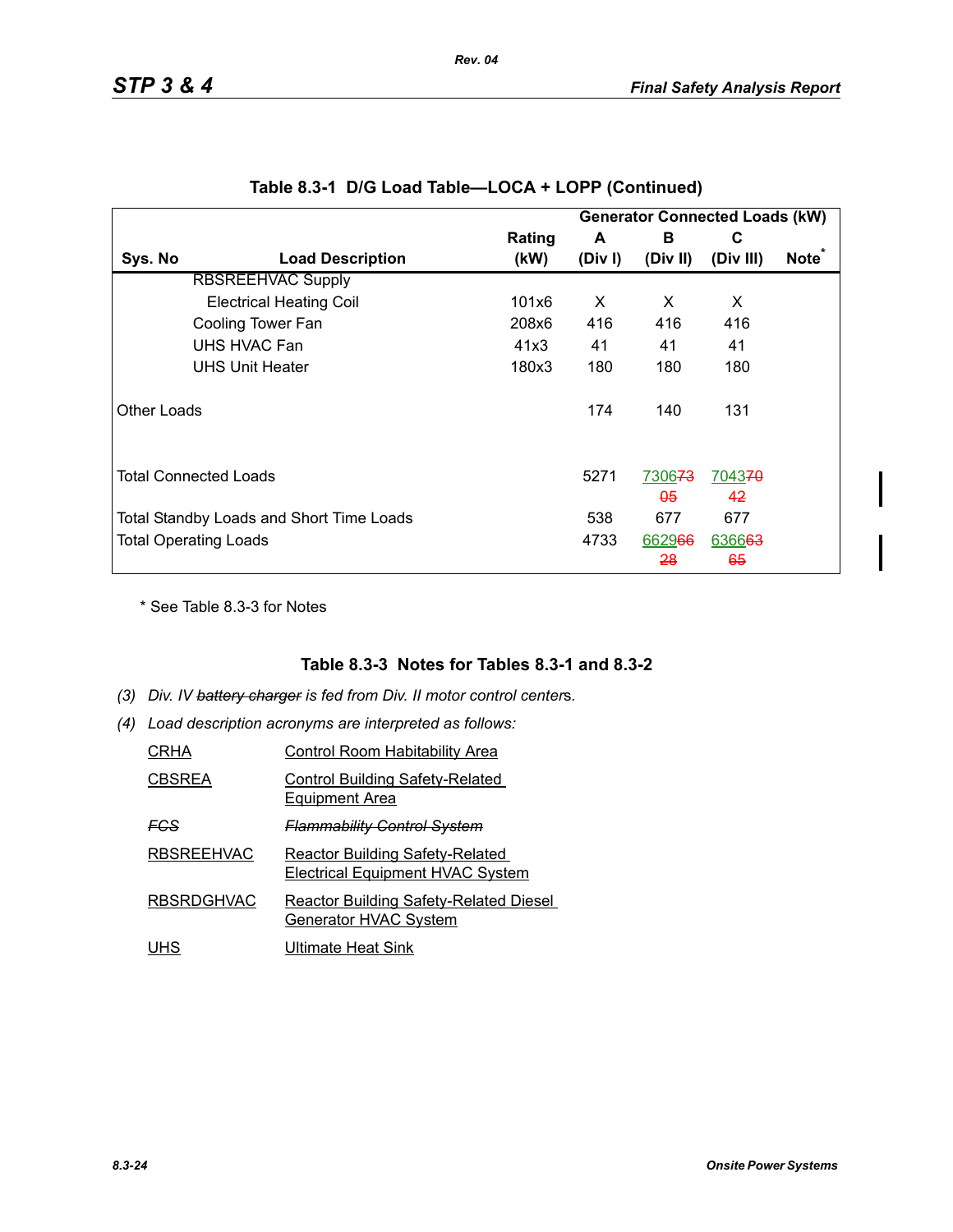| Div.<br><b>Mode</b><br>MOV<br><b>RHR</b><br><b>RCW</b><br><b>RSW Pump</b><br><b>RSW Pump</b><br><b>SGTS</b><br><b>RCW Pump</b><br>Chargers<br>Pump<br>Pump<br><b>LOCA</b><br>DG HVAC<br>R/B Emer. HVAC<br><b>CVCFs</b><br>Inst. Tr<br><b>HECW</b><br>&<br>Lighting<br>C/B Emer. HVAC<br>Pump<br><b>LOPP</b><br>FCMRD <sup>*</sup><br><b>LOCA Loads</b><br>MOV<br><b>RHR</b><br><b>RSW Pump</b><br>SGTS<br><b>RCW Pump</b><br><b>RCW</b><br><b>RSW Pump</b><br>Chargers<br>Pump<br>Pump<br><b>LOCA</b><br><b>HPCF</b><br>DG HVAC<br><b>HECW</b><br><b>MCR</b><br><b>CVCFs</b><br>R/B Emer. HVAC<br>&<br>Ш<br>Pump Inst.<br><b>HVAC</b><br>C/B Emer. HVAC<br>Pump | <b>SLC Pump</b><br><b>FCS</b><br><b>HECW</b><br>Refrig<br><b>SLC Pump</b><br><b>FCS</b><br><b>HECW</b><br>Refrig<br><b>HECW</b> |
|-----------------------------------------------------------------------------------------------------------------------------------------------------------------------------------------------------------------------------------------------------------------------------------------------------------------------------------------------------------------------------------------------------------------------------------------------------------------------------------------------------------------------------------------------------------------------------------------------------------------------------------------------------------------|---------------------------------------------------------------------------------------------------------------------------------|
|                                                                                                                                                                                                                                                                                                                                                                                                                                                                                                                                                                                                                                                                 |                                                                                                                                 |
|                                                                                                                                                                                                                                                                                                                                                                                                                                                                                                                                                                                                                                                                 |                                                                                                                                 |
|                                                                                                                                                                                                                                                                                                                                                                                                                                                                                                                                                                                                                                                                 |                                                                                                                                 |
|                                                                                                                                                                                                                                                                                                                                                                                                                                                                                                                                                                                                                                                                 |                                                                                                                                 |
| <b>LOPP</b><br><b>Tr Lighting</b>                                                                                                                                                                                                                                                                                                                                                                                                                                                                                                                                                                                                                               |                                                                                                                                 |
| <b>RSW Pump</b><br><b>MOV</b><br><b>RHR</b><br><b>RCW</b><br><b>RSW Pump</b><br><b>RCW Pump</b><br>Chargers<br>Pump<br>Pump                                                                                                                                                                                                                                                                                                                                                                                                                                                                                                                                     | Refrig                                                                                                                          |
| <b>LOCA</b><br><b>HPCF</b><br>DG HVAC<br><b>HECW</b><br><b>MCR</b><br>R/B Emer. HVAC<br><b>CVCFs</b><br>$\ensuremath{\mathsf{III}}\xspace$<br>&<br>Pump Inst.<br>Pump<br><b>HVAC</b><br>C/B Emer. HVAC<br><b>LOPP</b><br><b>Tr Lighting</b>                                                                                                                                                                                                                                                                                                                                                                                                                     |                                                                                                                                 |

Ŀ

*STP 3 & 4*